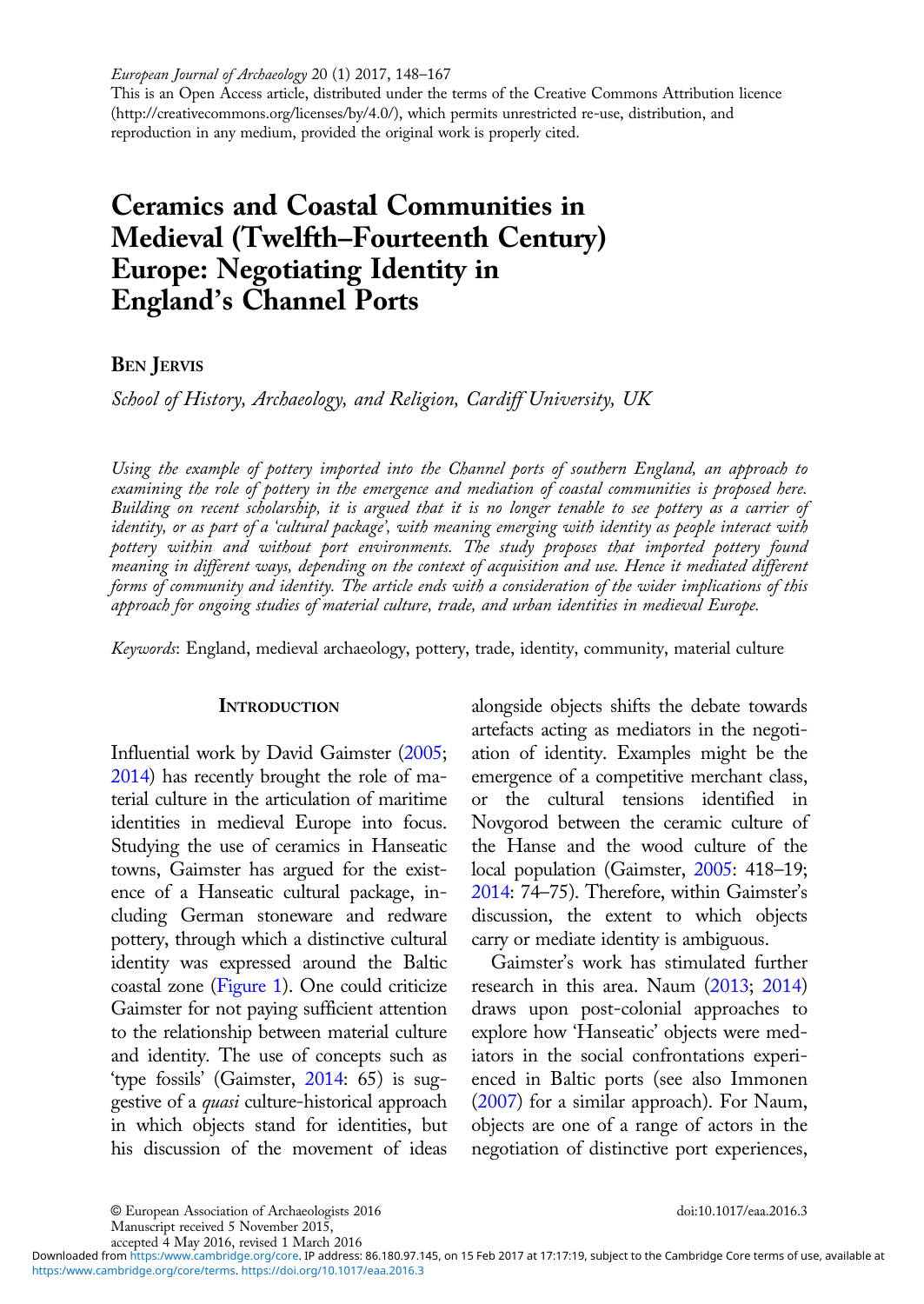<span id="page-1-0"></span>

Figure 1. Map showing location of places and regions mentioned in the text and some major ports. The rectangle marks the study area in south-east England. 1: London, 2: Bruges, 3: Hamburg, 4: Lubeck, 5: Danzig, 6: Riga, 7: Novgorod, 8: Bergen, 9: Kalmar, 10: Saintes (the production region for Saintonge pottery); 11: Bordeaux, 12: Southampton, 13: Meuse Valley, 14: Rouen, 15: Scarborough. Background Image: WikiCommons reproduced under a Creative Commons by Attribution/ Share-Alike Licence.

with novel objects becoming meaningful in new ways as they become integrated into everyday life (Naum, [2014](#page-18-0): 673). Naum also stresses how for merchants, people with 'dual lives' in their port of origin and the places in which they spend considerable amounts of time on business, objects play an important role in creating a sense of homeliness and familiarity, providing 'a recognizable backdrop for their lives disrupted by migration' (Naum, [2013](#page-18-0): 386). The concept of the 'cultural package' is further critiqued by Mehler ([2009\)](#page-17-0), who argues that objects found different meanings within the context of the North Atlantic islands. Mehler's study emphasizes the role of the life histories of objects, as things become meaningful as they are entangled in new courses of social interaction. These studies do not show Gaimster's consideration of Hanseatic material culture to be wrong, but emphasize that his interpretation is specific to the Baltic towns. These discussions highlight a need to address the contextual subtleties in how objects became meaningful and how, in doing so, they also mediate the emergence and re-iteration of various identities.

Whilst recent research has focused on the Hanse, this work can be fruitfully used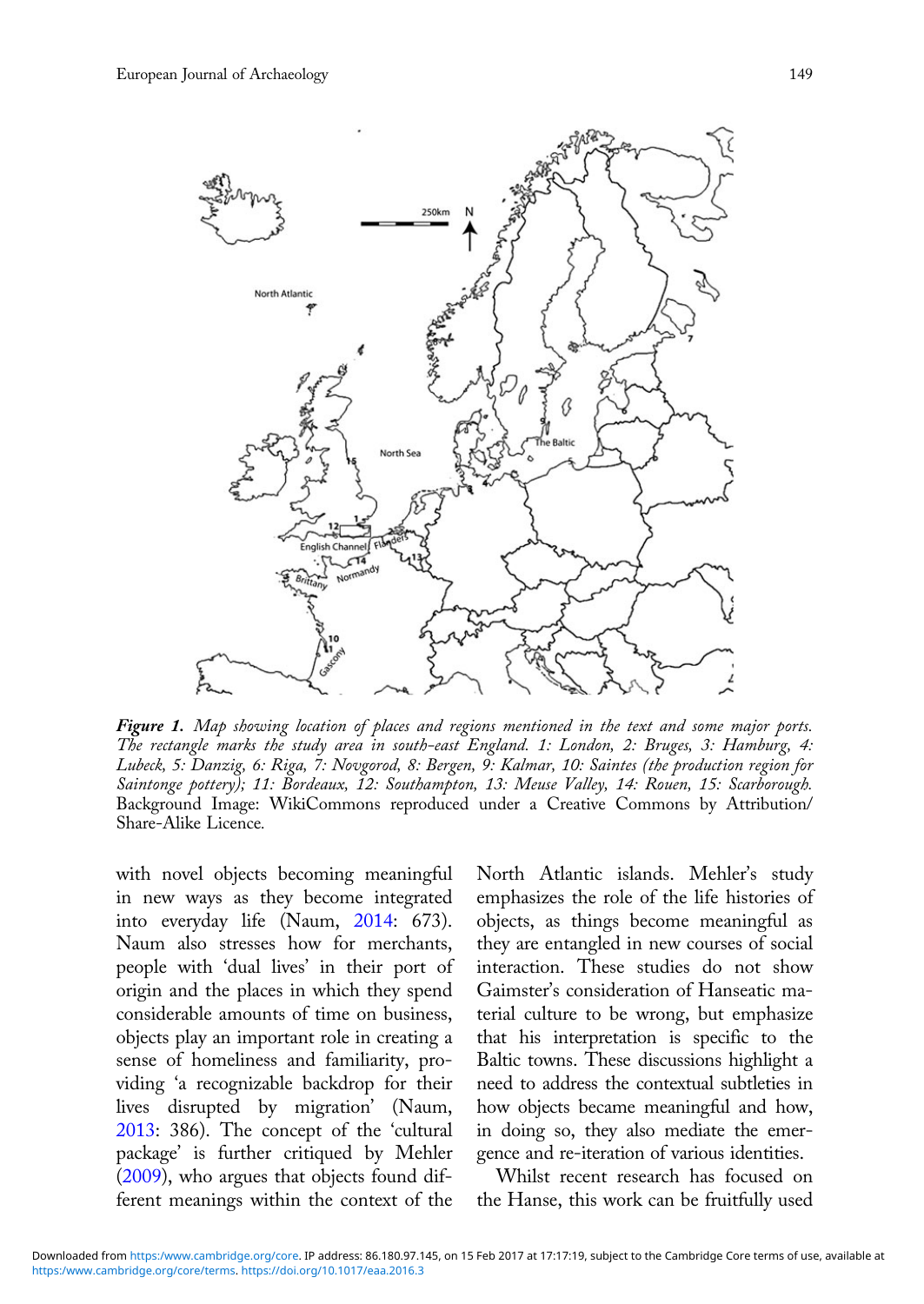to stimulate discussions of the role of material culture in medieval ports more generally; the focus here is on the twelfth– fourteenth–century Channel ports of southeastern England and their relationship with their hinterland.

Ports can be characterized as zones of confrontation. Post-colonial approaches demonstrate frontiers to develop specific characters through the collision of traditions, ideas, and worldviews (Naum, [2010](#page-18-0): 106). The specific entanglements between people, goods, and ideas which come about in ports might be seen as leading to the emergence of particular forms of identity and material worlds. The 'in-betweenness' of these places sets them apart from other towns, and played an important role in determining the trajectories along which their character developed. The distinctiveness of ports and coastal communities is well demonstrated through other studies. For the early medieval period in the English Channel and North Sea areas, Loveluck and Tys ([2006](#page-17-0)) argue that interactions between coastal communities and the use of imported goods led to the emergence of distinctive forms of maritime community and social identity (an idea further developed by Davies, [2010;](#page-16-0) see Jervis, [2016a,](#page-17-0) in relation to the early medieval period). Sindbæk [\(2013\)](#page-18-0) uses network analysis to explore these early medieval maritime relationships further, identifying multi-scalar zones of interaction through the examination of artefact distributions. Material culture was also implicated in social relationships within ports. In Southampton, for example, imported pottery has been argued to have developed distinctive meanings and become enrolled in identity formation (Brown, [1997;](#page-16-0) Jervis, [2008\)](#page-17-0). Working at a different scale, Pieters and Verhaege [\(2008\)](#page-18-0) show that a later medieval Flemish fishing community encountered Mediterranean pottery differently from those living in major mercantile ports, meaning that in

this context it developed distinctive meanings and was enrolled in the emergence of particular forms of coastal identity. The social role of material culture in ports is an area of great interest across northern Europe. We can only better understand variation in the relationships between people and objects across coastal areas through the development of interpretive frameworks and the use of a greater variety of case studies. This contribution seeks to address how pottery mediated distinctive experiences in ports and how it was enrolled in the emergence of coastal communities. This requires a move beyond discussions of imports as components of 'cultural packages', to focus on the mediatory role of objects within social interaction.

Harris ([2014\)](#page-17-0) has considered the concept of community within archaeology. Drawing on insights from 'assemblage theory' (inspired in particular by Deleuze & Guattari, [1987;](#page-16-0) DeLanda, [2006](#page-16-0); Bennett, [2010](#page-16-0)) he calls for our ideas of community to extend beyond the human, to see communities as beginning 'with relationships amongst humans, animals, plants and material things' (Harris, [2014](#page-17-0): 89). Harris's concept of the community stresses that the relationships through which communities emerge and persist need not be spatially situated (a view paralleled in Naum's [2013](#page-18-0) discussion of the German diaspora in Kalmar) and that communities might overlap and occur at multiple scales. People may have, for example, felt joined at one level to others through their use of stoneware pottery but, simultaneously, this connection could be fragmented through how they related to this pottery at a personal level. For Harris, and other archaeologists taking similar relational approaches (e.g. Lucas, [2012](#page-17-0); Fowler, [2013](#page-16-0); Jervis, [2014\)](#page-17-0), identities are not transported by objects. Rather, 'persons' emerge through interactions between the human and non-human.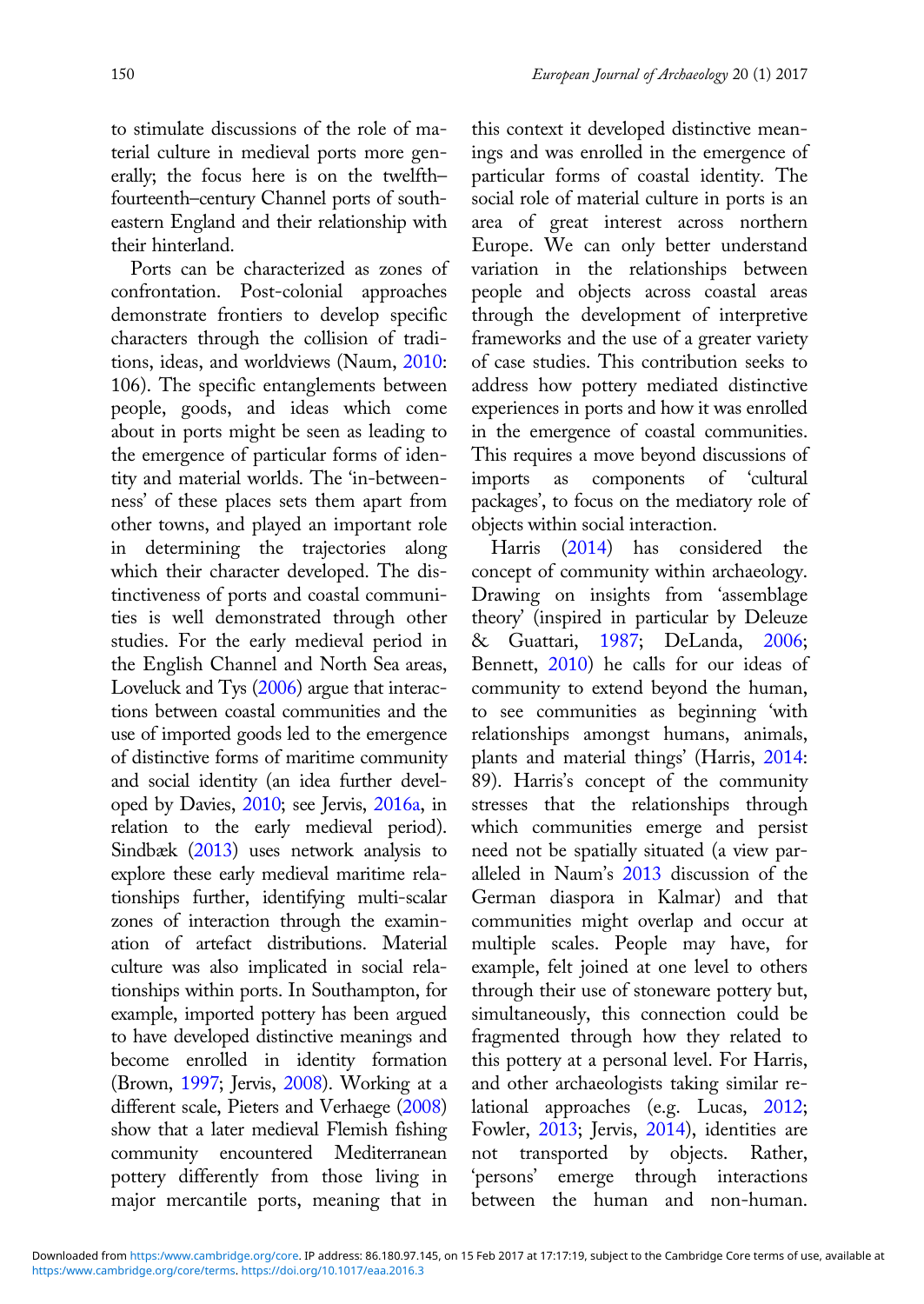Following Latour ([2005:](#page-17-0) 27), groups (or communities) emerge and are sustained through interactions. Study must focus not on classifying identities but, rather, on studying the social relationships through which the emergence of 'persons' and 'communities' was distributed across the material world.

In essence such approaches see objects and people as becoming meaningful together, requiring us not only to focus on how identities and communities emerge from relationships, but also to rethink our approaches to objects. Van Oyen ([2013\)](#page-18-0) uses post-colonialism as a metaphor for addressing this problem, arguing that archaeological classification creates a priori assumptions about the social significance of particular objects, masking the processes through which objects found meaning. Classification systems create an 'inbetweenness' as types with similar characteristics are contrasted as 'others'. In order to overcome this, Van Oyen ([2013:](#page-18-0) 96) calls for a focus on tracing object biographies and trajectories in order to understand how the presence of different things led to different constellations, or assemblages, of people, things, and ideas emerging (see also Kopytoff, [1986](#page-17-0); Gosden & Marshall, [1999\)](#page-17-0). As demonstrated by Fowler ([2013:](#page-16-0) 44–46), 'black-boxes' (defined (after Latour, [2005](#page-17-0)) as reified concepts which circulate through discourse) such as the 'Hanseatic cultural package' or even 'imported medieval pottery' must be unpacked to understand the processes through which they emerged. Our interest shifts from distribution patterns of 'known types' to the cultural and economic patterns which underlie them (Sindbæk, [2013:](#page-18-0) 80). Whilst observing a phenomenon in the archaeological record is useful as a means of identifying similarity and difference, or cultural contact, at one level, it is only through understanding the social interactions which led to these

phenomena that we can move towards a deeper understanding of past social dynamics—the vibrancy of past, more-than-human, communities (Harris, [2014:](#page-17-0) 90–92).

# CASE STUDY: CERAMICS AND THE CHANNEL PORTS

Ports are not a homogeneous class of settlement; they, like the communities described above, are constituted of social relationships. It is these relationships which make them distinctive from other settlements and from each other. A fundamental element of the character of a port community is the flows of goods which are traded through a particular place and, in particular, those items which are used by port households. At a basic level the ports of south-eastern England can be viewed hierarchically. All the ports discussed here operated below the major ports of London and Southampton, the most important being the Cinque Ports. These were the principal Channel ports which, in exchange for naval service, were given freedom and trading privileges. They were major participants in the Gascon wine trade and had privileges in regard to the North Sea herring industry (Sylvester, [2004:](#page-18-0) 15). The Cinque Ports are situated on the coast of Kent and Sussex, from Faversham in the east to Seaford in the west ([Figure 2\)](#page-4-0). Not all the ports have been subject to excavation, the most intensively investigated being Dover (Parfitt et al., [2006](#page-18-0)), New Romney (Draper & Meddens, [2009\)](#page-16-0), Rye (Dawkes & Briscoe, [2012;](#page-16-0) Margetts & Williamson, [2014\)](#page-17-0), New Winchelsea (Martin & Rudling, [2004\)](#page-17-0), and Hastings (Rudling, [1976;](#page-18-0) Devenish, [1979;](#page-16-0) Rudling & Barber, [1993\)](#page-18-0), as well as the 'limbs' (smaller ports under the control of the Cinque Ports) of Seaford (Freke, [1979a](#page-16-0); Gardiner, [1995;](#page-16-0) Stevens, [2004\)](#page-18-0) and Pevensey (Dulley,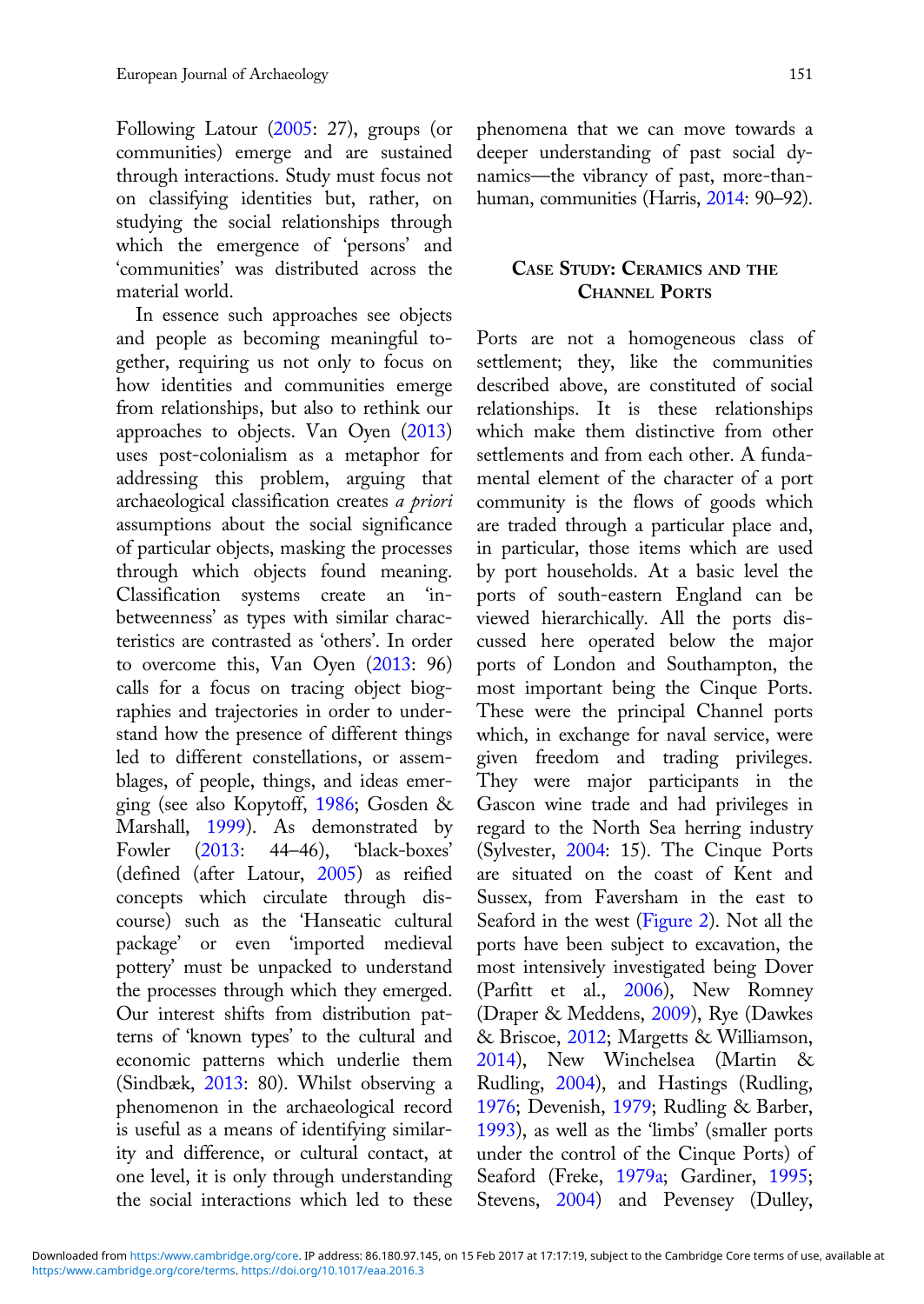<span id="page-4-0"></span>

Figure 2. Map indicating the extent of the study area and the location of sites mentioned in the text.

[1966;](#page-16-0) [1967;](#page-16-0) Barber, [1999\)](#page-15-0). These limbs can be seen as occupying a second tier in the hierarchy alongside other towns such as Shoreham (Thomas, [2005](#page-18-0); Stevens, [2011\)](#page-18-0) and Lewes (Page, [1973;](#page-18-0) Freke, [1975;](#page-16-0) [1978](#page-16-0); Drewett, [1992\)](#page-16-0). These were important regional towns with varying degrees of administrative control over their hinterlands. Chichester occupies a slightly ambiguous position within this hierarchy. An important exporter of wool, this large regional town was not a Cinque Port, but was larger than other Sussex port towns. The final tier is occupied by smaller landing places. These are coastal villages where communities were likely to have been involved in small-scale fishing and trading alongside agriculture. Examples are Tarring (Barton, [1964](#page-15-0)), a village with a palace belonging to the Archbishop of Canterbury, and Lydd (Barber & Priestly-Bell, [2008\)](#page-15-0).

Archaeological excavations in these towns have generally been small in scale, being undertaken in response to development pressure. For this reason this study focuses only on the stretch of coastline from New Romney in the east to Chichester in the west, but will make reference to material from excavations in the Cinque Ports of Dover and Stonar. It is not necessary here to discuss in detail the

archaeology of each town, but rather to draw out some general points. In all cases excavations have targeted house plots and have produced a wide range of local and imported pottery, as well as, in many cases, equipment associated with fishing. In Lewes, an inland port and county town, excavations have revealed evidence of craft production (Page, [1973](#page-18-0)). Such evidence is largely missing from the other ports, probably due to the nature of the investigations rather than a lack of craftsmen; indeed craftsmen are known from Rye, for example, from historical records (Draper, [2009](#page-16-0): 66–69). Rye is also known for its major pottery industry, which produced highly decorated wares distributed across south-eastern Sussex and southwestern Kent (Barton, [1979:](#page-15-0) 191–222). Archaeology provides evidence for changes in the topography of the towns and household economies, but historical records provide the best source for understanding the towns in more general terms.

The Cinque Ports largely have Saxo-Norman origins, and they are likely to have developed from existing landing places (see Gardiner, [1999](#page-16-0)). New Romney, for example, grew from a fishing village (Draper & Meddens, [2009:](#page-16-0) 14), whilst Rye, Hastings, and Dover were all established ports by the eleventh century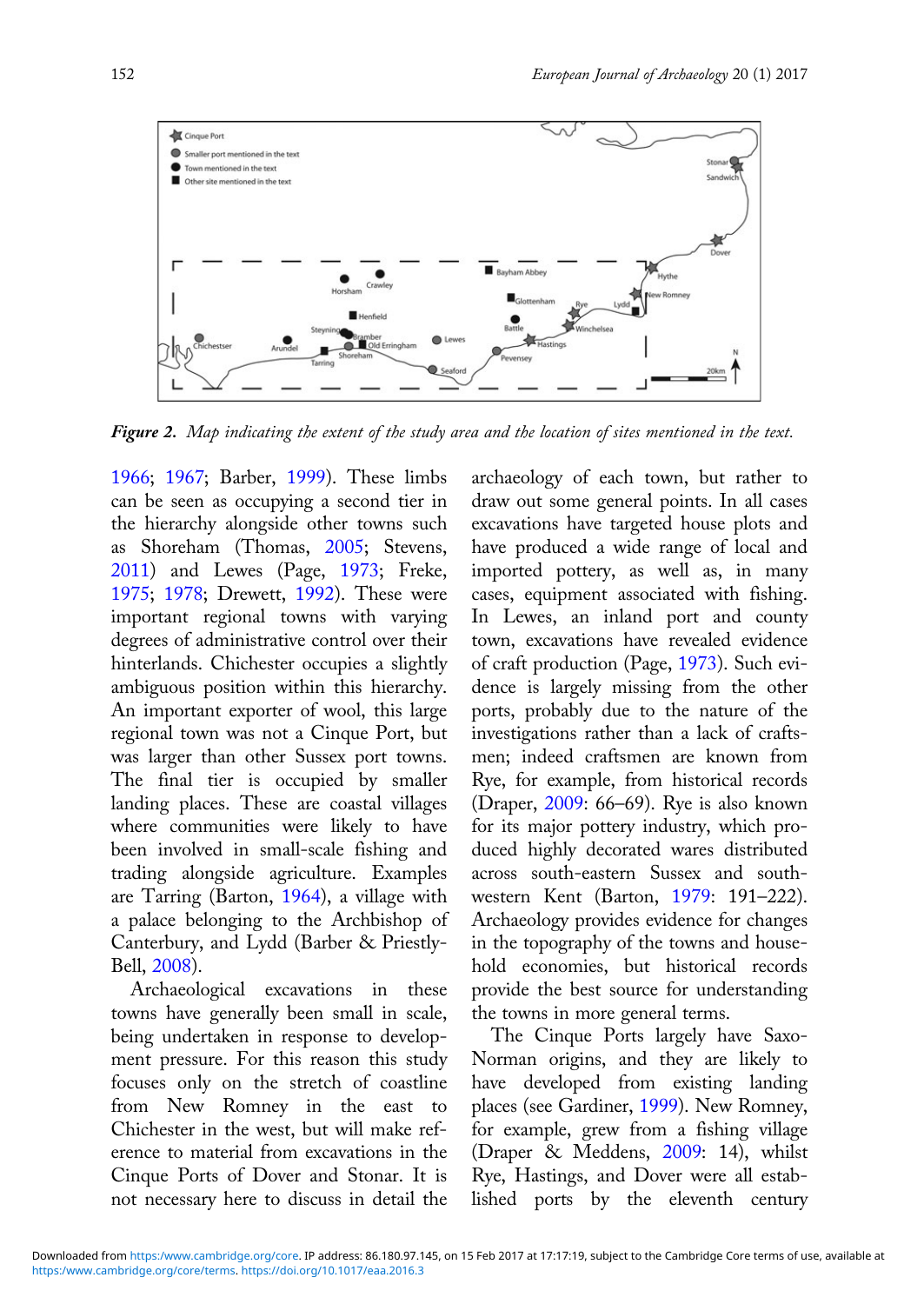(Draper, [2009:](#page-16-0) 2–6). Pevensey, Chichester, and Lewes were also already established settlements at this time, but Seaford and Shoreham were both new foundations around the turn of the thirteenth century. New Winchelsea was founded in 1288 to replace an earlier port lost to the sea. Here, plots of varying sizes relate to differences in the wealth and status of inhabitants. The town had a defensive circuit and stone-built houses with undercrofts used for the storage and sale of goods, particularly wine (Martin & Martin, [2004](#page-17-0)). The Cinque Ports were exempted from certain forms of taxation, and therefore the usual range of sources for understanding urban populations are not available. The mercantile communities were clearly cosmopolitan, given the role of foreign shipping.

The ports had varying trading relationships, principally with northern France and Flanders. Wool export was of particular importance to Shoreham and Seaford, on the south side of the chalk downland, an area specializing in sheep husbandry (Pelham, [1933](#page-18-0)). Winchelsea and Rye, surrounded by the clay Weald, exported goods such as timber and iron, as well as regional goods shipped along the coast to these major ports. Such coastwise contact is attested to both by ceramic evidence, with products from coastal production sites (at Hastings, Rye, and near Winchelsea) being distributed along the coast [\(Figure 3](#page-6-0)) and by the distribution of slate roofing materials imported from south-western England (Holden, [1965\)](#page-17-0). Analysis of port records highlights the importance of foreign shipping to the timber trade to northern France and Flanders from the Cinque Ports (Pelham, [1928](#page-18-0): 175). In relation to wool, a contrast exists between the Cinque Ports, where export was chiefly undertaken by foreign ships, and Seaford and Shoreham, where English shipping was more important (Pelham, [1933](#page-18-0): 133; Sylvester, [2004](#page-18-0): 11).

Salt was a further export from Pevensey and Shoreham, often by foreign ships, although environmental change caused this industry to decline during the fourteenth century (Pelham, [1930:](#page-18-0) 183; Dulley, [1966:](#page-16-0) 42; Holden & Hudson, [1981](#page-17-0)). A wide range of ships imported goods into the Cinque Ports. In the late thirteenth century, for example, shipping came from Spain, northern France, and a number of English ports (Sylvester, [2004](#page-18-0): 9). Amongst the imported goods were fish and cloth (Pelham, [1930](#page-18-0): 180; Sylvester, [2004:](#page-18-0) 17). Ships from the Cinque Ports were also important components of fleets importing Gascon wine, with Winchelsea contributing the highest number (Sylvester, [2004](#page-18-0): 13; Draper, [2009](#page-16-0): 27–28).

It is clear from the documentary evidence that these ports operated in a variety of trading networks, in which both English and Continental merchants and sailors participated. The pottery discussed here was not a commodity traded in bulk (indeed in medieval England it is probably only German stonewares that were traded in this manner; see Gaimster, [1997\)](#page-16-0); it is absent from historical records and imported ceramics are only present from archaeological contexts in small quantities. However, by following the flows of ceramics into these ports, we can begin to relate pottery to these maritime networks and better understand how objects mediated the emergence and re-iteration of maritime communities in the thirteenth and fourteenth centuries, rather than limit our investigations to the mapping of the movement of goods.

#### FLOWS OF POTTERY

The pottery imported into Kent and Sussex has been reviewed in studies by Hurst ([1981\)](#page-17-0) and Brown [\(2011](#page-16-0)). Hurst [\(1981](#page-17-0): 121) identified an increase in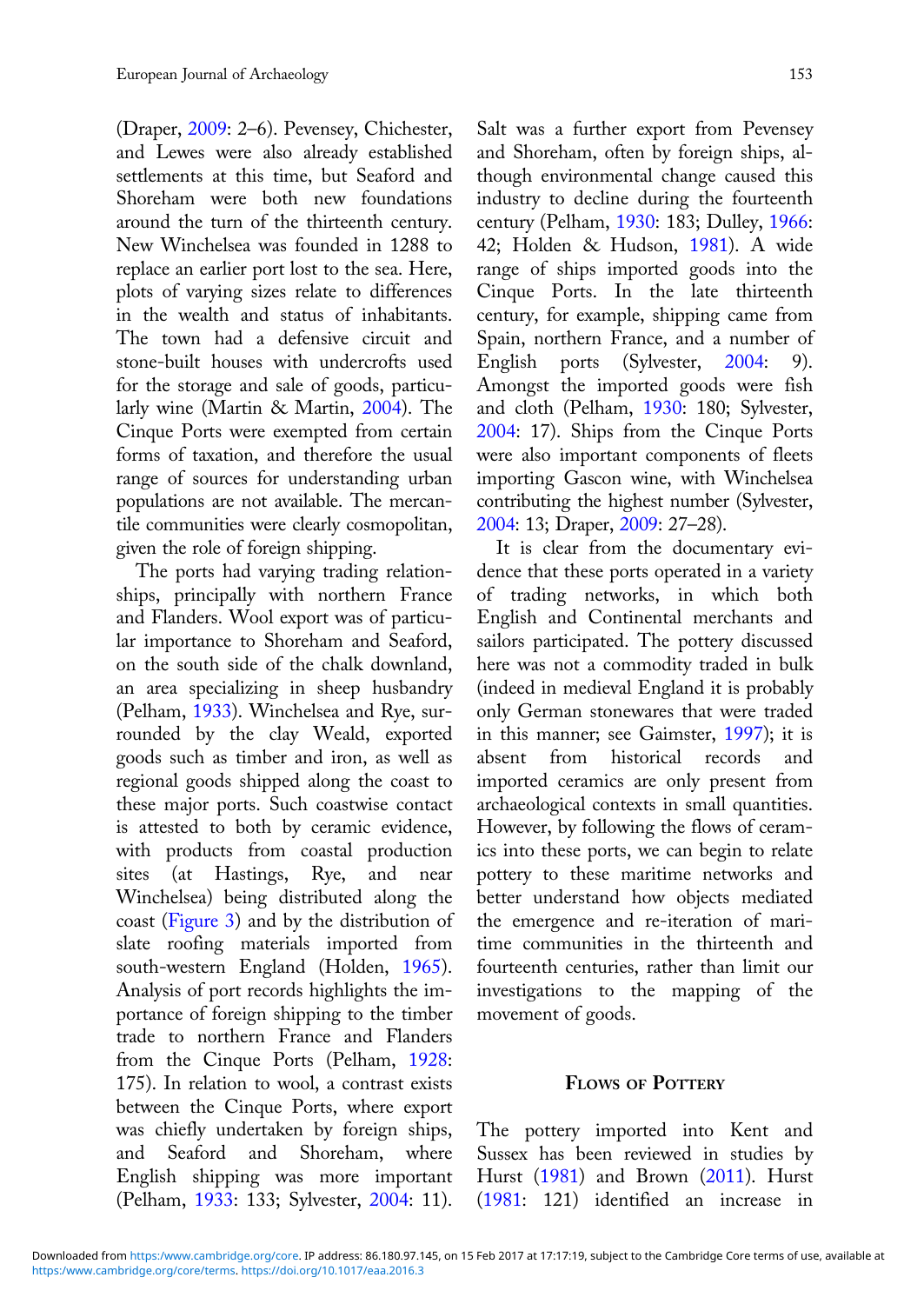<span id="page-6-0"></span>

Figure 3. Distribution of wares produced in or close to coastal towns in England.

imports of Saintonge pottery from Gascony into Sussex through the thirteenth century and questioned the extent to which this pottery was directly imported or re-distributed through head ports. Hurst [\(1981](#page-17-0): 121–22) also highlighted that the bulk of imported pottery was from northern France (specifically Normandy), with only small quantities from the Low Countries and Germany [\(Figure 4](#page-7-0)). Brown's [\(2011](#page-16-0)) study benefits from thirty years of rescue excavations in port towns. Brown summarizes the pottery present in a number of ports along the coast and demonstrates the potential of this imported material for further interpretation.

If we are to understand how pottery became meaningful in the emergence of identities and through its connections with different material worlds, we need to focus not on the composition of the assemblages themselves but rather on the processes through which these assemblages emerged. Assemblage is taken here in a dual sense: firstly in the sense of a group of material from an archaeological site; and secondly in the sense discussed above, as a collection of people and things, of which pottery was one component. To understand these processes, we need to focus on the flows of pottery coming into and through the ports. Closely related to conventional ideas of artefact biography, the tracing of flows allows us to consider how objects might follow multiple trajectories,

through which they become entangled with people and things. It is from these entanglements that multiple meanings, communities, and identities emerge in relation to each other (Van Oyen, [2013](#page-18-0); Harris, [2014\)](#page-17-0). In what follows, pottery from different sources is discussed, before some themes are elaborated on in more general terms. It should be noted that types are used here as a convenient shorthand to indicate source, rather than implying that a particular typology is being imposed onto the material. Pottery types can be considered to be 'black-boxes' which have emerged from the classification of pottery in relation to where and how it was produced, which have become solidified as they have circulated in the literature. However, this categorization masks the social processes in which these objects were framed, understood, and operated (Fowler, [2013](#page-16-0): 44–46; Van Oyen, [2013\)](#page-18-0).

Before entering into discussion it is necessary to briefly mention the methodology used. The data discussed here are gathered from published and unpublished reports produced since the 1970s. The methods of quantification used by pottery researchers in the region are highly variable. Whilst modern reports typically quantify the material by sherd count and sherd weight (MPRG, [2001\)](#page-18-0), older reports often use only sherd count or vessel count. In one case (Winchelsea)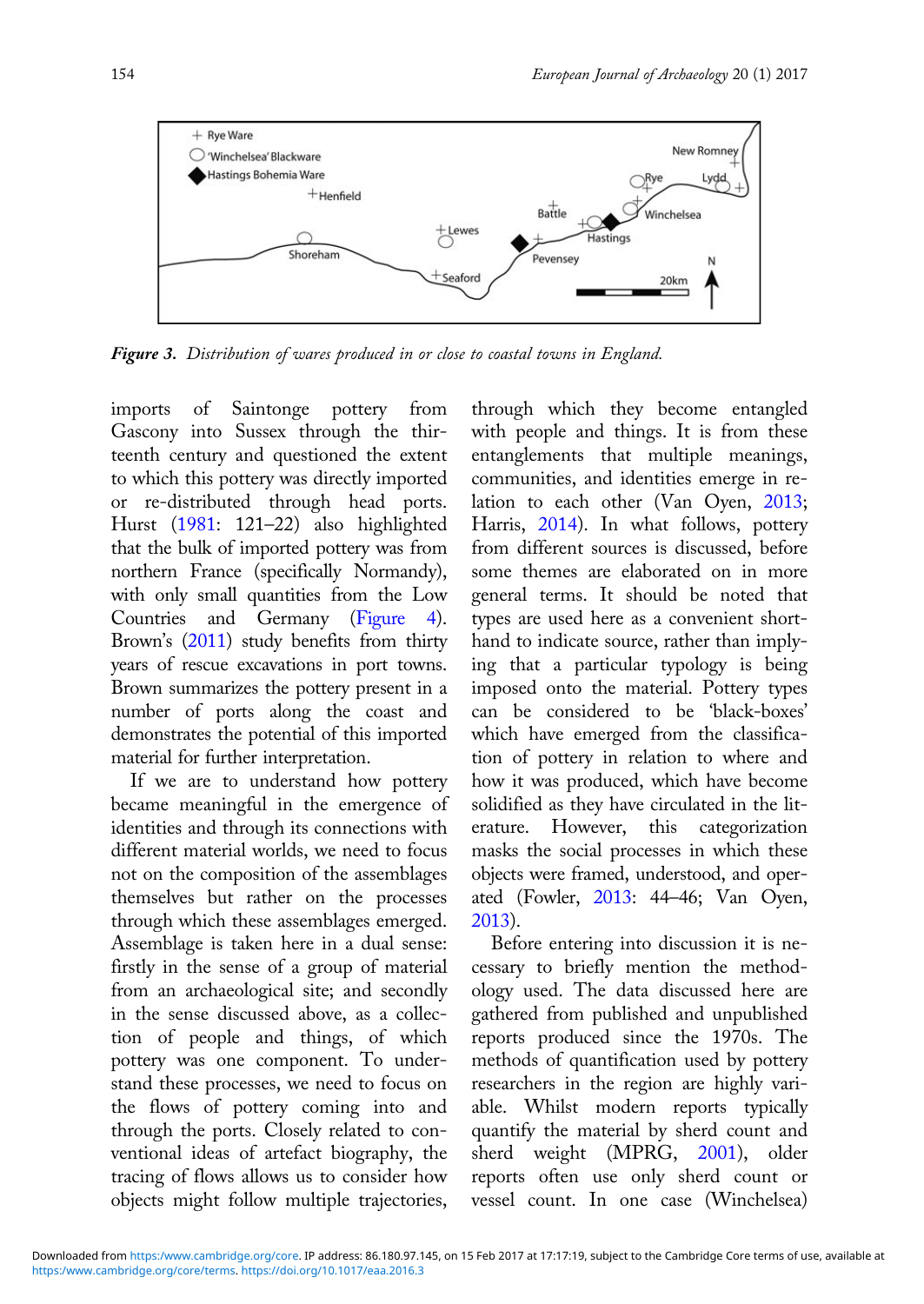<span id="page-7-0"></span>

Figure 4. Examples of imported pottery types discussed. A: Saintonge whiteware from excavations in Winchelsea (redrawn by the author from Martin & Rudling, [2004\)](#page-17-0); B: Saintonge polychrome ware from Glottenham (redrawn by the author from Martin, [1989](#page-17-0)); C: Rouen-type ware from Pevensey (redrawn by the author from Dulley, [1967](#page-16-0)); D: Scarborough ware aquamanile from Shoreham. ©Archaeology South East 2004. Reproduced by permission of Archaeology South East. Permission to reuse must be obtained from the rightsholder.

only Estimated Vessel Equivalent (EVE), a statistical measure of the number of vessels present rather than an absolute quantity, was published (Martin & Rudling, [2004](#page-17-0)). Therefore, in some cases it is only possible to refer to find-spots, particularly where only interim reports are available (for example for Stonar and recently excavated sites in Lewes). Where possible, sherd weight is the preferred quantification measure, as this is not biased by breakage patterns, which have an impact on the number of sherds present in an assemblage (see Poulain, [2013](#page-18-0)). Where sherd weight is not available, vessel count has been used in

preference to sherd count where figures are published. The impact of the inconsistencies in quantification is minimized by the small quantities under consideration and the questions being asked of the material. It is not intended here to compare the compositions of assemblages in detail (which would require consistent quantification) but instead to consider where vessels are being consumed and approximately in what quantity. As in most cases where imported pottery is comparatively rare, it is the presence of types which is of particular significance. Therefore, whilst these inconsistencies limit the scope of the discussion, they do not prevent a detailed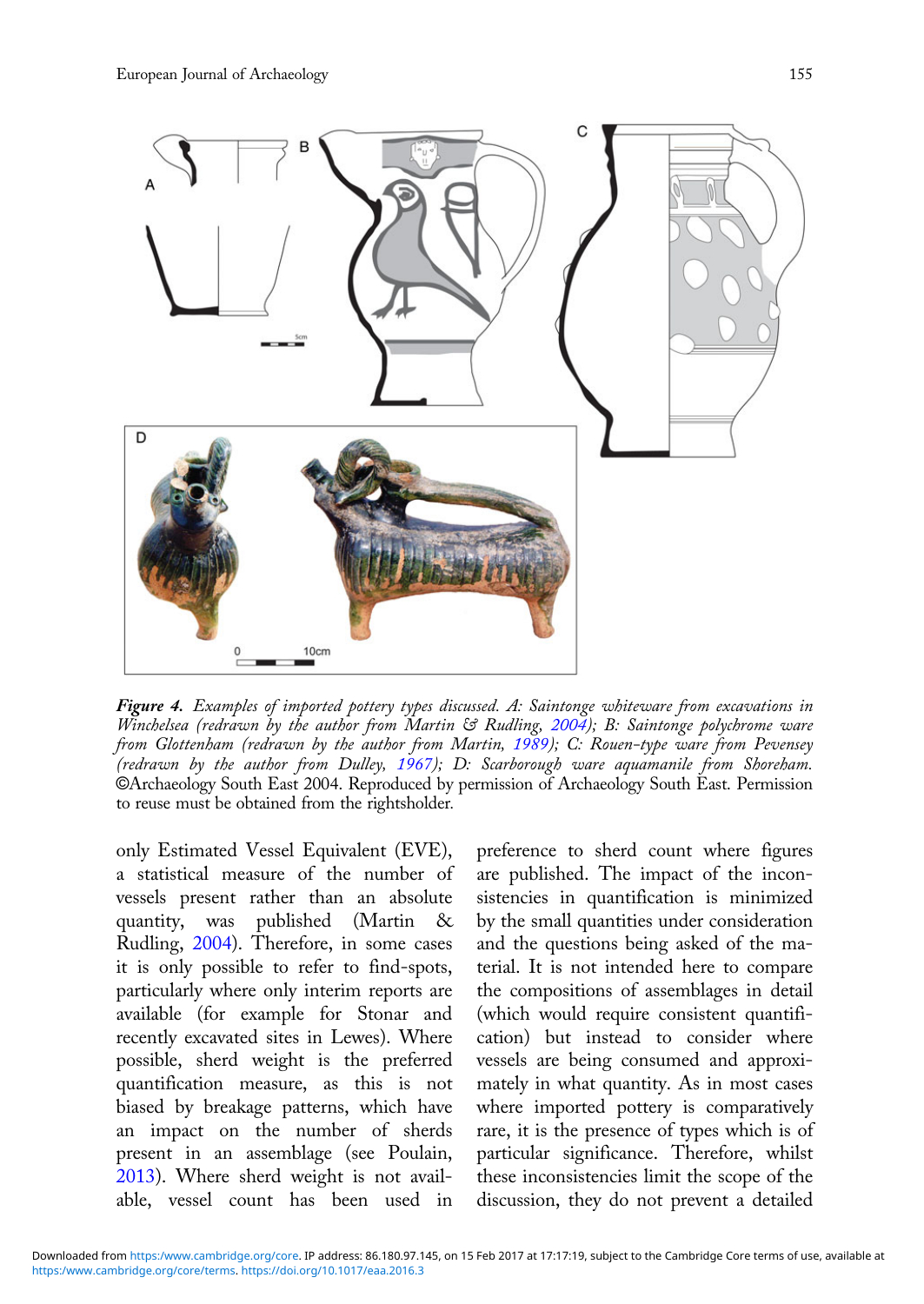consideration of the movement of pottery around the study region.

## Saintonge Pottery

The most widespread pottery is that from the Saintonge region of south-western France (Barton, [1963\)](#page-15-0). The wares present include green-glazed whitewares [\(Figure 4a](#page-7-0)), polychrome wares ([Figure 4b](#page-7-0)), gritty-ware mortars, and sgraffito wares. These vessels are generally assumed to relate to the import of Gascon wine. This is supported by the evidence here. Saintonge wares account for the highest proportions of the imported pottery from any particular source from the Cinque Ports of New Romney (34 per cent of imports by sherd count, n = 169 sherds), Winchelsea (93 per cent of imports by EVE,  $n = 28$  EVEs) and Rye (89 per cent of imports by sherd weight,  $n = 1.1$  kg) and are also present in unquantified assemblages from Hastings (Rudling & Barber, [1993\)](#page-18-0) and Stonar (MacPherson-Grant, [1990\)](#page-17-0) [\(Figure 5](#page-9-0)). It is these assemblages which also have the highest diversity of Saintonge products. Polychrome wares are present in all the ports, but sgrafitto products are present only in New Romney and Pevensey. Gritty mortars occur in Stonar and Winchelsea ([Figure 6\)](#page-9-0). Saintonge gritty and whitewares are also present in Shoreham (where they account for 55 per cent of imports by sherd weight,  $n = 6.8$  kg; Stevens, [2011](#page-18-0)), a port which was involved in the direct importation of Gascon wine but less intensively than the Cinque Ports. The evidence suggests that the Gascon wine trade was the route through which these vessels entered the ports and the quantities present suggest that the green-glazed and polychrome jugs, at least, were widely marketed and used in these towns. The profile of the Cinque Ports assemblages is quite similar to that of Southampton, another port

importing wine under royal patronage (Brown, [2002](#page-16-0): fig. 3).

In Dover some spatial differences can tentatively be seen in the distribution of Saintonge products. Three polychrome jugs were excavated from a garderobe in the core of the town (Rix & Dunning, [1955](#page-18-0)) but at Townwall Street, a site believed to be marginal and occupied by fishermen, Saintonge products are rare (4 per cent of the total 2.3 kg of imported pottery by weight) when compared with the range of other French and Low Countries imports present (Parfitt et al., [2006](#page-18-0)). It is possible that the circumstances of excavation in Dover provide some evidence of different consumption patterns and the significance of these needs to be tested when further excavations are undertaken in the other Cinque Ports. In Rye these vessels, as well as other imported types, apparently influenced local pottery production with the thirteenth and fourteenth century production centre adopting decorative motifs and formal elements (such as the distinctive Saintonge 'parrotbeak' spout) from the imported wares which were present in the town (Barton, [1979](#page-15-0): 221).

Saintonge pottery is often seen as reflecting a wine drinking 'cultural package', with these products being perceived as 'appropriate' for wine consumption. However, the widespread use of this pottery amongst coastal communities suggests that the association with wine may be less important than the availability of the pottery and its aesthetic qualities, with the decoration potentially finding different meanings depending on the context of use (Allan, [1984](#page-15-0); Courtney, [1997;](#page-16-0) Jervis, [2016b](#page-17-0)). Three main types of sites received Saintonge products, presumably re-distributed from these principal ports ([Figure 6\)](#page-9-0). The first are coastal sites. Green-glazed and polychrome wares have been recovered from Chichester, Pevensey, Lewes, and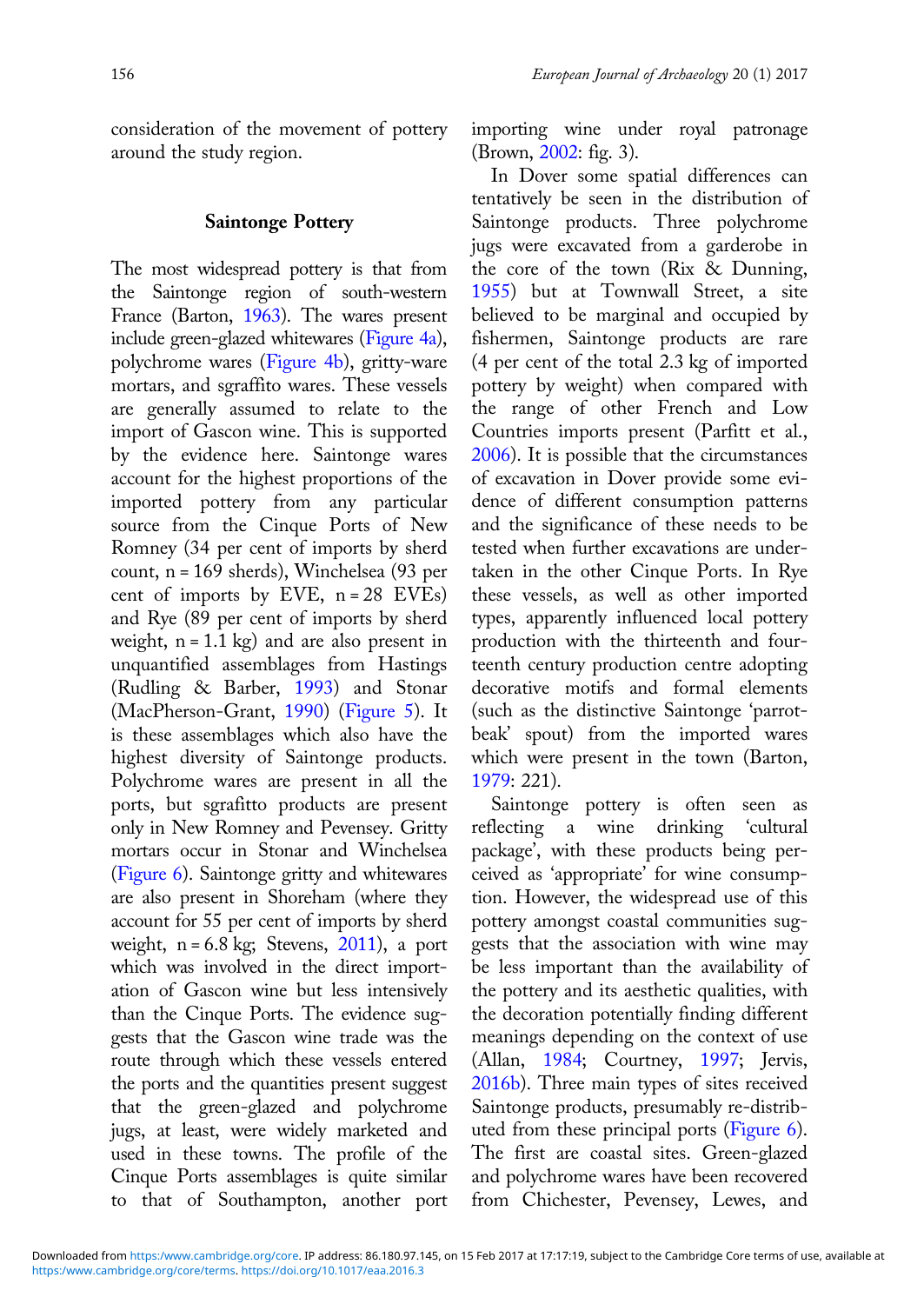<span id="page-9-0"></span>

Figure 5. Composition of the imported pottery assemblages from the sites under discussion (data: Barber, [1999;](#page-15-0) Brown, [2002;](#page-16-0) Martin & Rudling, [2004](#page-17-0); Draper & Meddens, [2009](#page-16-0); Stevens, [2011](#page-18-0); Dawkes & Briscoe, [2012](#page-16-0); Margetts & Williamson, [2014](#page-17-0)).

from the market town of Steyning, situated on the navigable River Adur (Freke, [1979b;](#page-16-0) Barton, [1986](#page-16-0); Evans, [1986\)](#page-16-0). Saintonge whiteware has been excavated

from Seaford, Bramber (a small town close to Shoreham), and the smaller coastal settlements at Lydd and Tarring (Barton, [1964;](#page-15-0) Barber and Priestly-Bell, [2008\)](#page-15-0).



Figure 6. Distribution of Saintonge products in the study area.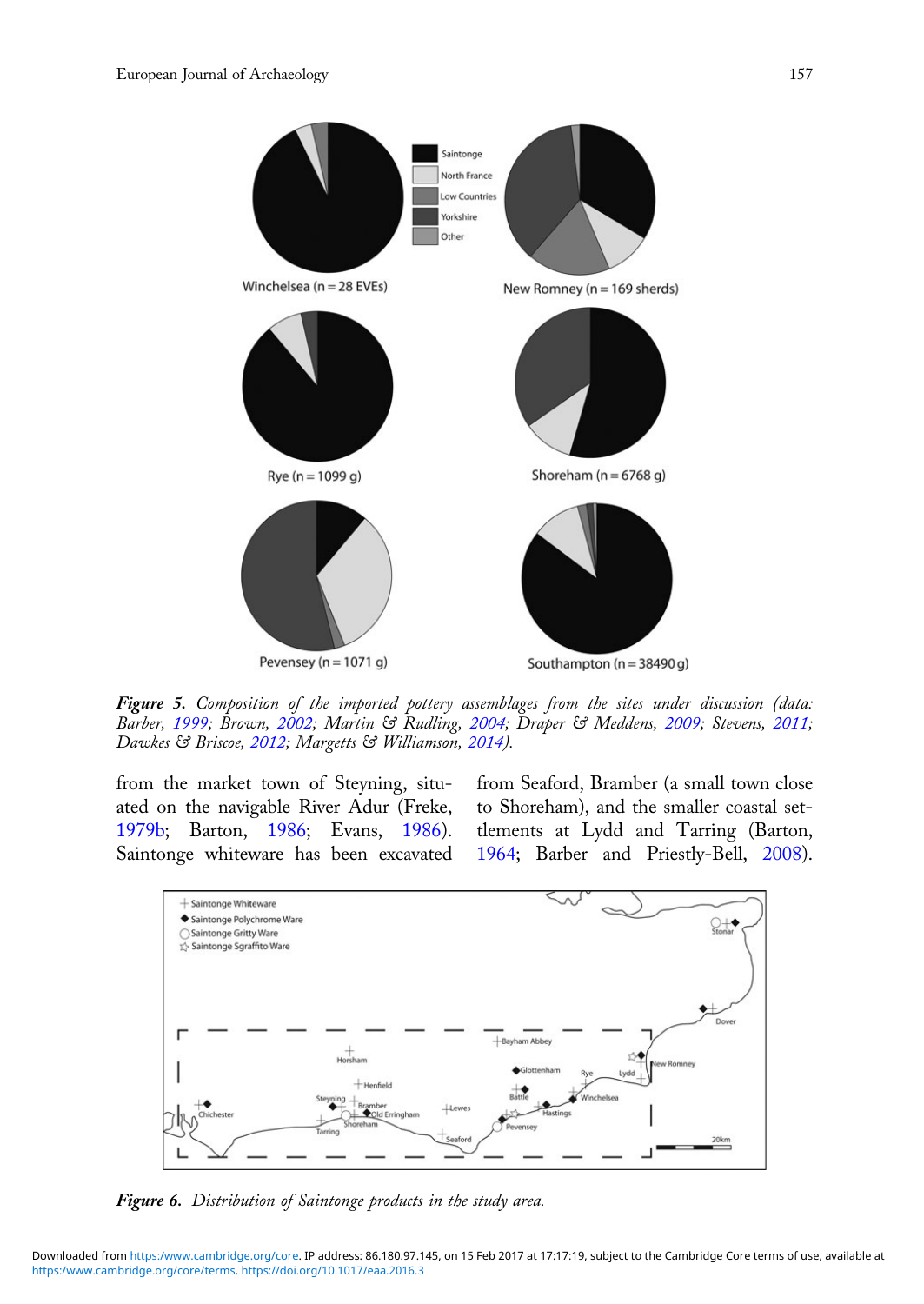The second type of site are towns, with a handful of Saintonge whiteware sherds found in the inland towns of Horsham (one sherd from an assemblage of 451 medieval sherds; Stevens, [2012](#page-18-0)) and Battle (six sherds from an assemblage of 1422 sherds; James, [2008](#page-17-0)). The third kind of sites consists of inland manor houses and institutions. Whiteware has been excavated at Bayham Abbey (Hurst, [1981](#page-17-0)) and from a moated manor house at Henfield (Funnell, [2009](#page-16-0)), whilst polychrome ware has been recovered from the moated site at Glottenham in the Weald (Martin, [1989\)](#page-17-0). In these cases the assemblages are not quantified; only a few sherds are present, suggesting that vessels were redistributed from the Cinque Ports, although the Chichester examples may have been acquired from Southampton.

This wide coastal distribution across a range of sites is suggestive of a coastal network of interaction, perhaps mediated principally by the transport of fish to and from the Cinque Ports. It is likely that these products, along with other commodities, were acquired in these cosmopolitan markets. The flow of Saintonge products into the Cinque Ports can be considered to be highly commercialized, being associated with the lucrative wine trade. Its use in the Cinque Ports created distinctive material worlds, possibly associated with communal wine drinking and the negotiation of mercantile communities and identities through hospitality. Merchant communities formed as people engaged in particular social practices. Saintonge pottery played a part in the re-iteration of the communities of practice, through which merchants came to be defined as distinctive 'persons'. It is overly simplistic to see the presence of smaller quantities of these products in other ports and coastal settlements as the exportation or expansion of this mercantile culture. For some living and working in the smaller ports,

wine drinking and the use of Saintonge products may have been aspirational. However, we can also view the Saintonge products as forming part of a more general coastal material world, acting to join coastal communities, from merchant to fisherman. Van Oyen [\(2015](#page-18-0)) likens the role of towns in the Roman economy to railway points, places in which the trajectories of things might be sent off in a variety of different directions. If we view objects and people as following trajectories, or 'lines of becoming' (following Deleuze & Guattari, [1987](#page-16-0)), we can see the markets in the Cinque Ports as fulfilling a similar role. Saintonge pottery flowed into the markets as commodities, but as they passed through the market their role was transformed.

Objects can be perceived as having affordances (Knappett, [2005](#page-17-0): 52); what an object can do is relational, emerging with specific contexts as they were confronted by other objects enrolled into multiple forms of domestic assemblages of goods. In the merchant house they were linked to other exotic goods and foodstuffs and became involved in the negotiation of mercantile culture (see also Mellor, [2004\)](#page-17-0). Within such houses hospitality was important for negotiating business deals and credit. Jugs such as those from the Saintonge afforded commensal drinking, an activity which joined wine, pottery, merchants, and domestic spaces in the emergence and re-iteration of mercantile communities. In places like Lydd these items were not symbols of wealth or port culture, but part of a more meagre material world, the product of a distinctive set of maritime engagements which resulted in a distinctively coastal relationship with an emerging material culture. In the context of a small fishing household these objects were enrolled in different sets of social relationships, and came to afford different forms of social interaction. Here they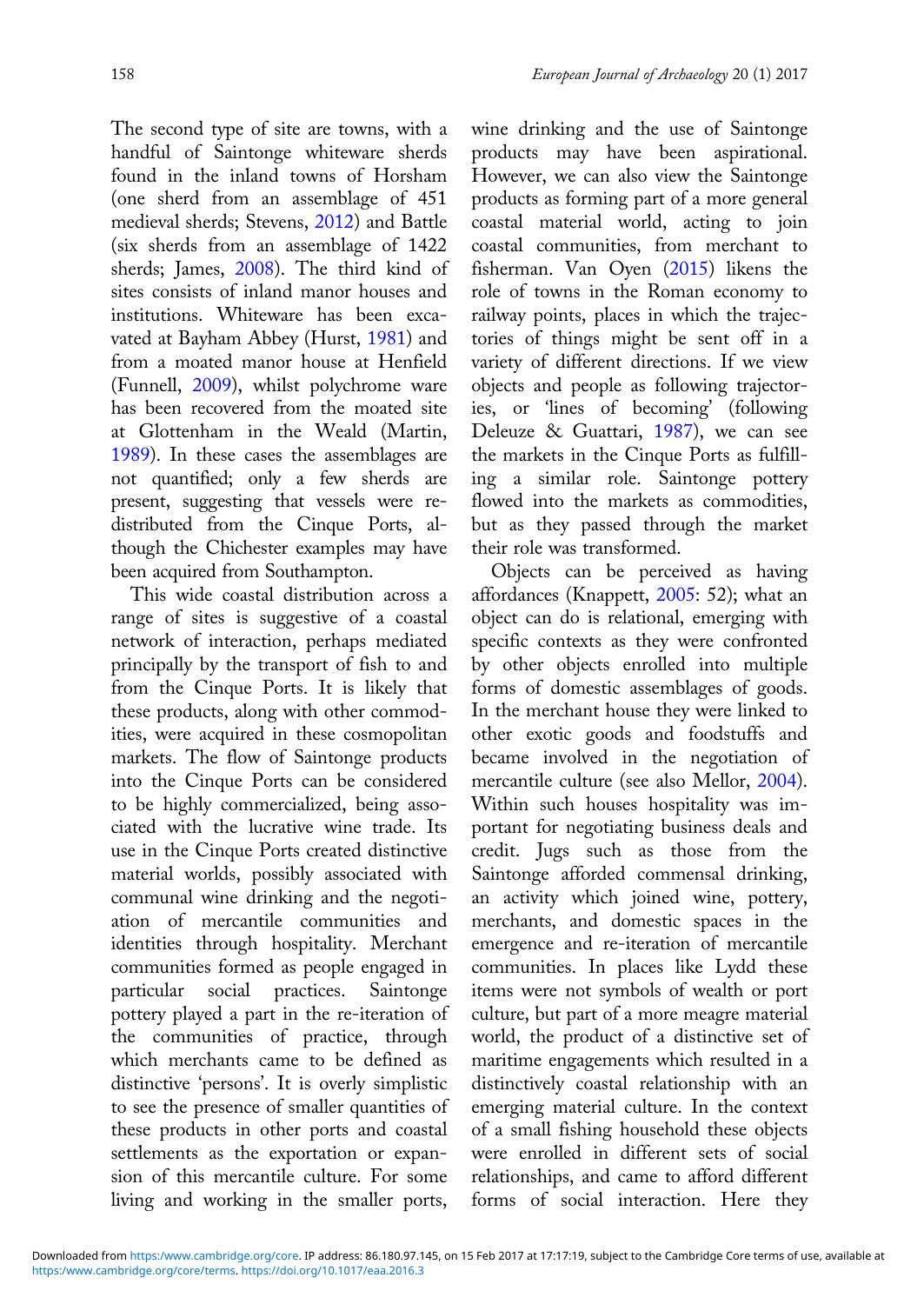perhaps acted as mediators between coastal communities living in ports and smaller settlements. It should be noted that other goods, such as Rye pottery and West Country slate, have a similar coastal and riverine distribution ([Figure 3\)](#page-6-0), indicating that coastal contact created networks of exchange which became manifest as material signatures at one interpretive level, but as overlapping and interconnected processes at another; in other words they were sets of social and economic relationships through which coastal life became distinctive.

A consideration of the inland use of Saintonge pottery adds a further layer of complexity. The vessels presented in Horsham are probably a by-product of the export of Wealden resources through Shoreham. In contrast, the pottery from manor houses and from the town of Battle, a settlement on the estate of a major religious house (Battle Abbey), perhaps reflects status related to trade contacts. Dyer [\(1989](#page-16-0)) highlights that major households and institutions often used larger regional markets to acquire produce in bulk and at favourable rates. Battle Abbey dealt directly with the Cinque Ports for its fish supply and fish was sold in the town's market. The supply of imported pottery to the castles at Pevensey (unquantified, but consisting of Rouentype, Saintonge, and Low Countries highly decorated wares), Bramber (twenty-one sherds of northern French whiteware from a total of 4842 sherds), and Lewes (less than 1 per cent of the pottery by weight; all from northern France or the Saintonge), as well as to Lewes Friary (not quantified, but consisting of Saintonge whiteware and glazed ware from northern France) is less easy to interpret. Imports are present in small quantities at all of these sites, but there is no clear difference between the types present on these sites and in the associated towns, making it

difficult to determine whether they were acquired locally or through regional markets (Barton, [1977;](#page-15-0) Drewett, [1992;](#page-16-0) Gardiner et al., [1996](#page-16-0); Lyne, [2009\)](#page-17-0).

The de Etchingham family, who held Glottenham manor, also dealt directly with Cinque Port merchants and had interests in Winchelsea (Saul, [1986](#page-18-0): 178). Pottery was probably not a major commodity in these exchanges, but these commercial relationships opened up a channel along which Saintonge pottery could flow, introducing it to a situation where it was potentially implicated in the negotiation of domestic hierarchy and became a symbol of status. The heraldic imagery found on the Saintonge polychrome pottery may have appealed to a knightly family such as the de Etchinghams and within the formalized dining contexts of larger provincial households these serving vessels were probably enrolled in the re-iteration of hierarchical relationships (see Jervis, [2014;](#page-17-0) [2016b\)](#page-17-0). Whether this was the case or not, these wares were not a 'cultural signature' of mercantile life, but rather objects which linked major households, be they knightly or religious, with the Cinque Port markets and mediated the negotiation of meaning and identity in these hierarchically ordered households differently than they did in the commensal drinking environment of the mercantile port (see Saul, [1986:](#page-18-0) 186 on the relationship between knightly families and urban life). Similarly, vessels were not acquired as high-status objects, but acquired this association as they flowed through ports into these hierarchically charged contexts.

# North French and Low Countries **Pottery**

Pottery from northern France includes plain Normandy gritty wares (typically present in the form of pitchers and jars),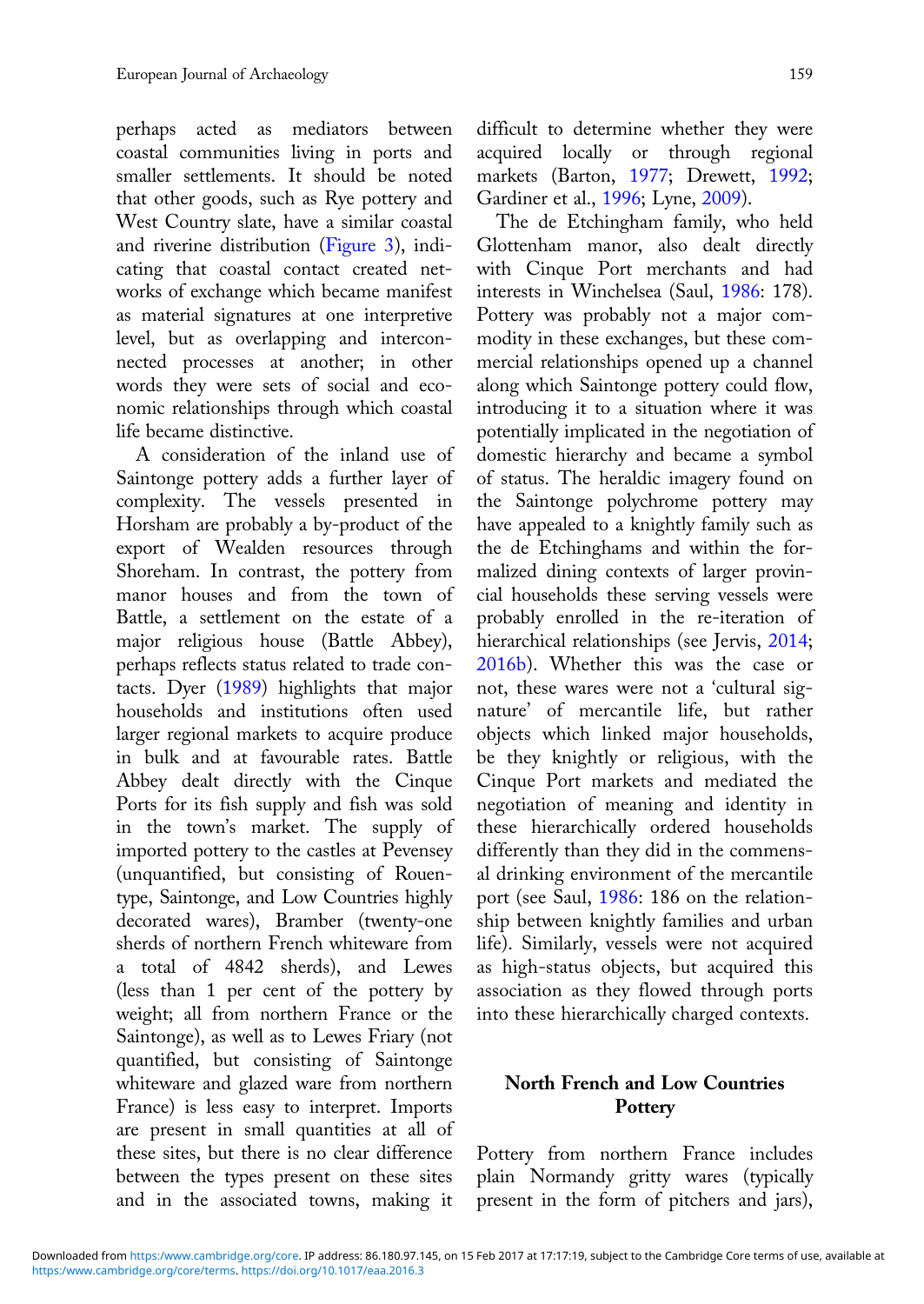highly decorated jugs produced in the Rouen area [\(Figure 4c](#page-7-0)), and other glazed whitewares of less certain attribution. Also within this group are highly decorated Low Countries redware jugs, considered by Gaimster to form part of the Hanseatic package, plainer Flemish greywares, Meuse-valley glazed wares, and red-painted wares from northern France. A final, unusual, type is the so-called céramique onctueuse, a distinctive type of coarseware pottery from Brittany.

Although diverse in source and type, some general trends emerge in the distribution of these wares, which is overwhelmingly coastal and riverine (Figure 7). Rouen-type ware, for example, has been recovered from a number of towns, including Hastings, Lewes, New Romney, and Pevensey, as well as from the manorial site at Old Erringham (Holden, [1981\)](#page-17-0) and the smaller coastal settlements at Lydd and Tarring. The distribution of the plainer Normandy gritty wares is similarly coastal. The less distinctive northern French products have a wider distribution. Examples from Crawley (Stevens, [1997](#page-18-0)) may have arrived via London or the south coast ports, but sherds have also been recovered from Chichester, Battle, and Glottenham. The Low Countries products are only present in small quantities, occurring in large and small ports. Céramique onctueuse is present in very small quantities and has been recovered from the Cinque Ports of Dover (Hodges, [1978](#page-17-0)), Stonar, and Winchelsea as well as from Seaford. The ware is also known from Southampton (Brown, [2002](#page-16-0): 25). The link between this type and the Cinque Ports perhaps indicates that this ware was a by-product of the Gascon wine trade, possibly acquired for use on the ships to replace broken pottery vessels.

Unsurprisingly the range of sources represented relates to the trading contacts of the ports in northern France, Flanders, and the Netherlands. The quantities of imported wares are small in most assemblages and even in the Cinque Ports these wares account for a small part of the imported pottery. The evidence does not suggest a well-established ceramic trade, but rather the occasional acquisition of imported vessels as a by-product of more lucrative trade. The evidence from Townwall Street in Dover supports this interpretation. Here, at the margins of a Cinque Port particularly associated with ferrying and fishing, vessels from a range of northern French and Flemish production centres are present, which probably



Figure 7. Distribution of northern French products in the study area.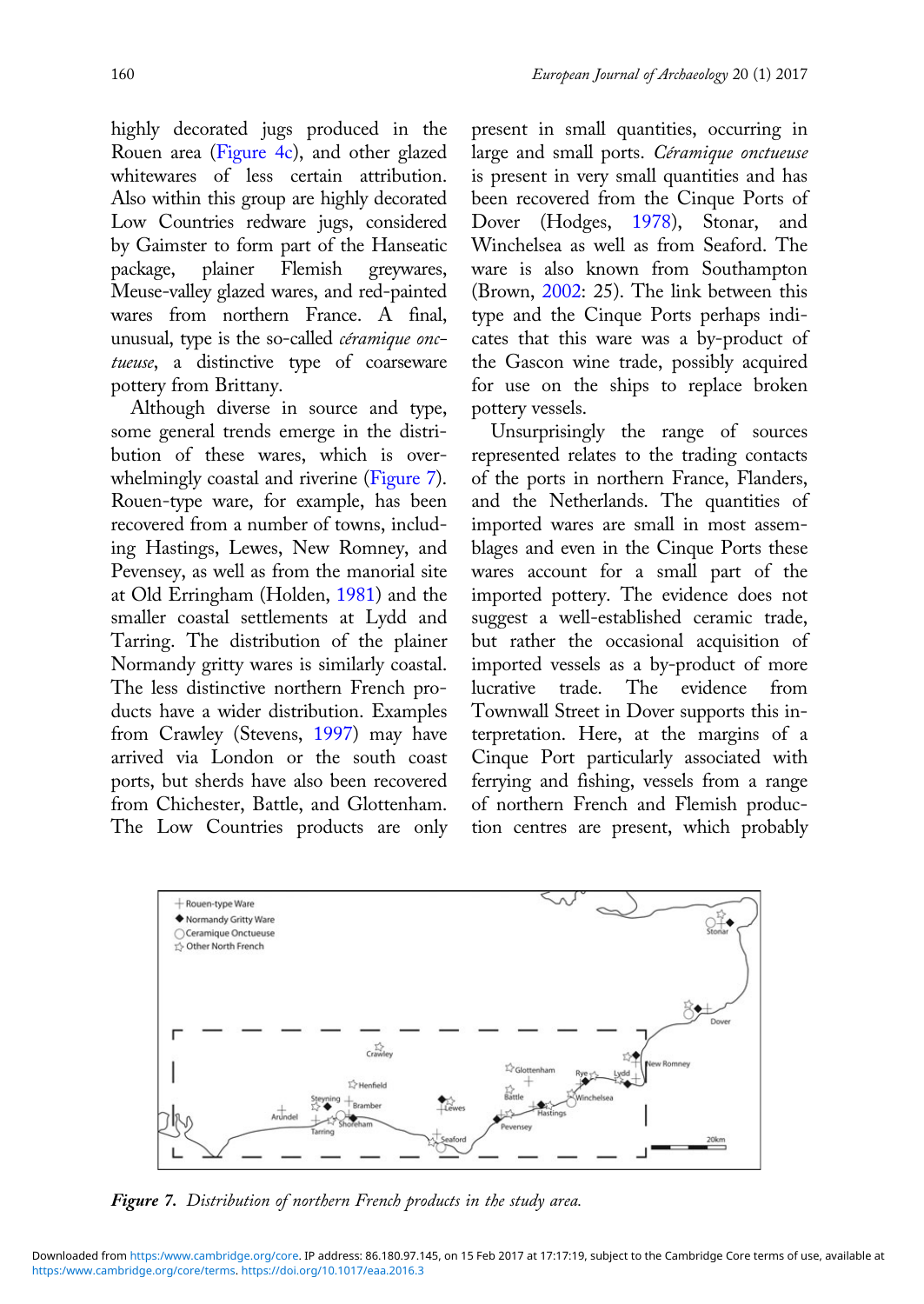indicate vessels acquired either for use on ships, as souvenirs, or as speculative purchases (Parfitt et al., [2006](#page-18-0): 408). Some vessels are likely to have been imported for marketing in the ports themselves and this could provide the mechanism for vessels to reach manorial sites such as Glottenham, mirroring the acquisition of Saintonge pottery in this context. If such a mechanism did exist, it emphasizes the points made by Fowler [\(2013\)](#page-16-0) and Van Oyen ([2013](#page-18-0)) about the need to un-package defined archaeological categories. Saintonge pottery and northern French pottery are different types of pottery, produced in different places and exchanged through different mechanisms; however, in the context of the moated site at Glottenham, both types were highly decorated jugs, probably acquired from Winchelsea merchants for serving at the table, possibly because of their iconography which appealed to the knightly household. However, these goods need not have been acquired because they symbolized wealth, but, rather, they came to be status symbols through their use in this context. It would appear that the source of pottery was less important than its aesthetic and functional qualities, with ceramic serving jugs perhaps acting as a medium through which strictly hierarchical serving practices could be enacted. This leads us to an important interpretive and methodological point; that categories of pottery defined on the basis of production traits split apart and flow into each other, as new constellations of objects are established through trade and as new communities, identities, and material meanings emerged through acquisition and use.

The coastal and riverine distribution of these wares highlights the relationship between their acquisition and maritime networks. Whether acquired on the European continent as souvenirs or to replace broken vessels used on boats, or imported as part of a miscellany of products for re-sale in

the ports, these vessels can be seen as elements of coastal interactions. They contributed to the emergence of distinctive material worlds which linked coastal households in town and country exhibiting different levels of wealth and status, differentiating them from inland communities. Yet, as with the Saintonge products, they entered into different constellations of objects, contributing to different types of domestic environment, and linking people in a broader maritime community.

#### Yorkshire Pottery

The Cinque Ports' involvement in the North Sea herring fishery is typically assumed to be the means through which Yorkshire pottery flowed into the south coast ports ([Figure 8\)](#page-14-0). It has been recovered from the Cinque Ports and their limbs, and is typically Scarborough ware (see Farmer & Farmer, [1982](#page-16-0)), often occurring in distinctive forms, as aquamaniles [\(Figure 4d\)](#page-7-0) and knight jugs, not available on the local market. These distinctive vessels may have been acquired by fishermen as souvenirs, or perhaps speculatively for onward exchange. These unusual vessels were obtained through specific networks of interaction and can be seen as mediating the emergence of communities, appearing not only through collective engagement in fishing, but also through distinctive material engagements, which implicated them in a network extending across the North Sea zone.

## DISCUSSION AND CONCLUSION: COASTAL IDENTITIES AND COMMUNITY NETWORKS

Just as inland communities were joined through the communal working of fields and the marketing of produce and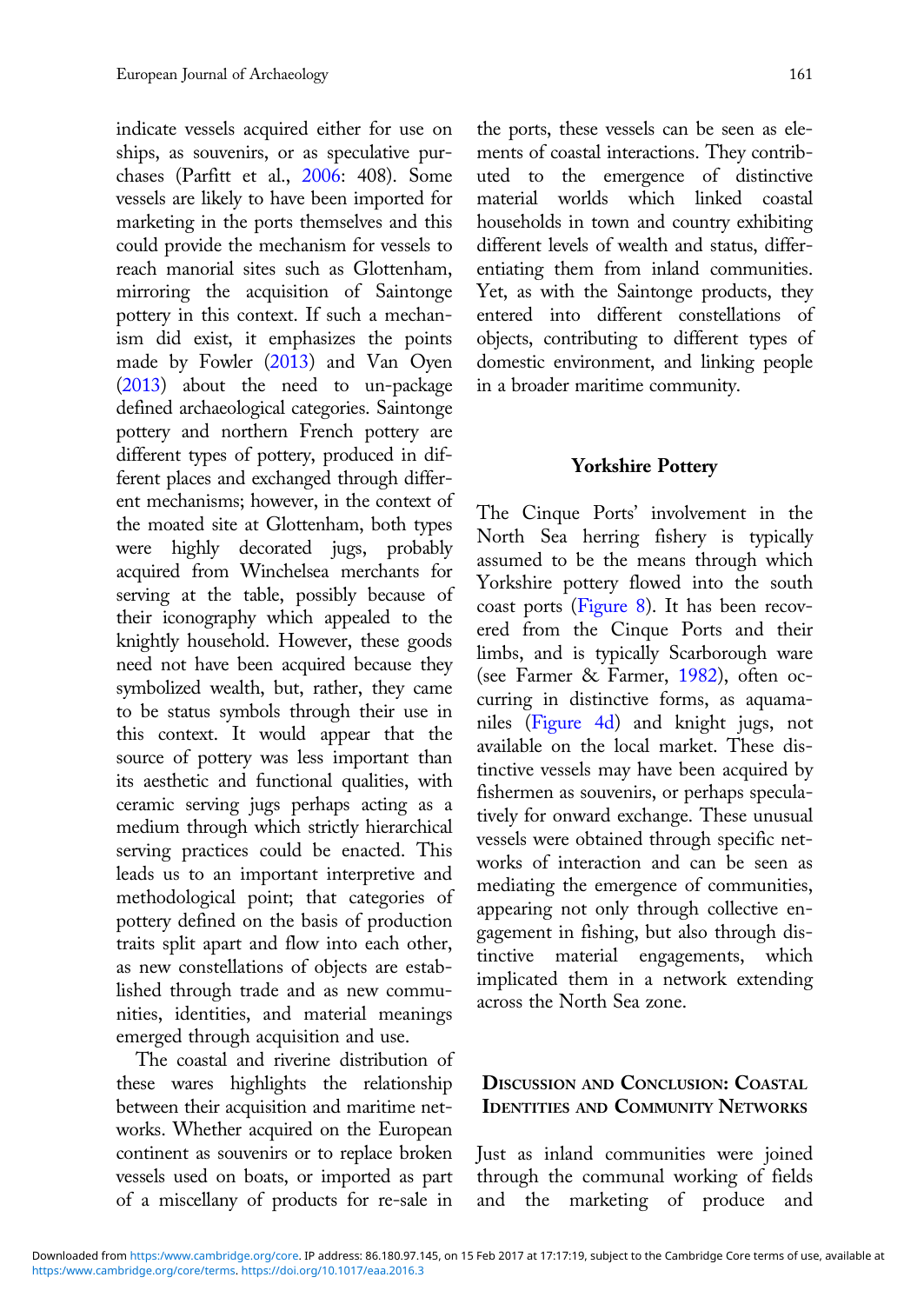<span id="page-14-0"></span>

Figure 8. Distribution of Yorkshire pottery in the study area.

products in local markets, so the everyday activities of coastal communities linked people and things in networks of interaction. Coastal households were joined in sets of socio-economic relationships from which distinctive, dispersed communities, mediated through the exchange of goods including pottery, emerged. This is particularly clear in relation to Yorkshire pottery, in forms traditionally interpreted as related to high-status consumption, its use seemingly limited to coastal fishing communities in this context. There are clear similarities between the ceramic assemblages from the Cinque Ports, which are distinguished from those from other coastal sites principally by the quantity of imported pottery and the proportion of Saintonge types present. Tracing the flows of imported pottery has revealed that it was entangled in a variety of social relationships and that, rather than standing for a mercantile identity, its use created distinctive material worlds and contributed to the emergence of multi-scalar coastal communities. So far these observations have been limited to a specific case study, but there are elements of the approach taken here which could, if applied to other material, assist with the development of a more nuanced understanding of the social role of material culture.

It is clear that a wide range of people living in coastal areas had access to imported pottery and, rather than standing for high-status associations as is commonly assumed, these objects played a role in the re-iteration of multiple forms of coastal identity (see also Parfitt et al., [2006:](#page-18-0) 412). We can therefore see interactions with pottery vessels, at different stages of their biography, as mediating different scales and types of community. Pottery becomes what Bennett [\(2010](#page-16-0): 42 [after Deleuze & Guattari, [1987](#page-16-0)]) terms an 'assemblage convertor', something which links assemblages (or, in this instance, communities) being performed in disparate places at different scales. The regional-scale coastal community fragmented into different types of community, mercantile households and fishing villages for example, all of whom interacted with and understood this pottery in different ways, but who were joined through it, for example by interactions in the marketplace.

This multi-scalar relationship between communities, identities, and objects is of central importance when examining coastal interaction across medieval Europe. In studies of the Hanse it becomes particularly apparent in the application of postcolonial approaches (Immomen [2007](#page-17-0); Naum, [2013](#page-18-0); [2014\)](#page-18-0); where we see people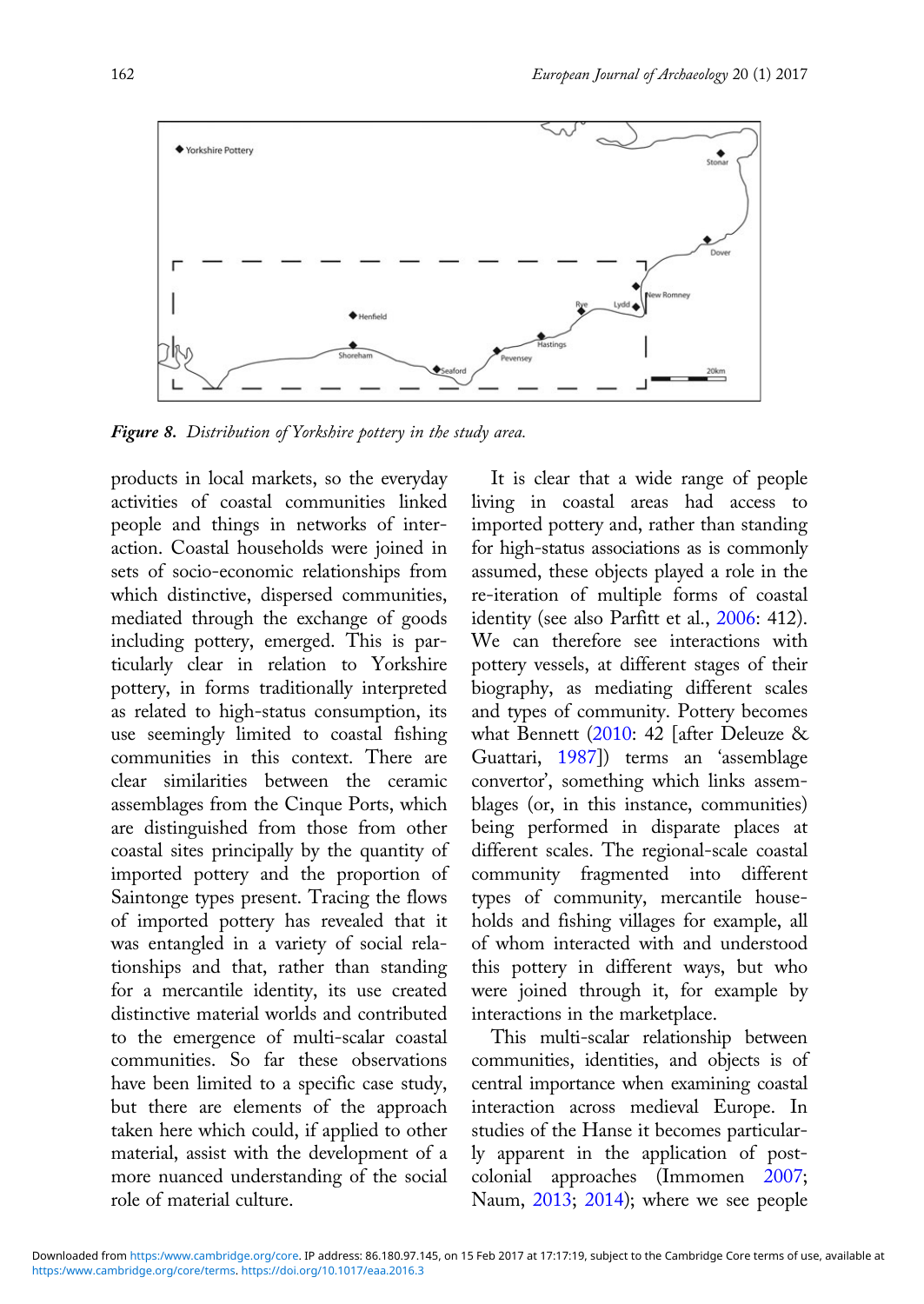<span id="page-15-0"></span>linked in relationships of confrontation, in which material culture acts as a mediator, and in which different forms of community emerge within port towns. At a different scale this is apparent in the role given to pottery amongst the communities studied by Gaimster ([2005;](#page-16-0) [2014](#page-16-0)) and Mehler [\(2009](#page-17-0)). At one scale, these communities are linked through common associations with Hanseatic material culture, but they fragment between regions, settlements, and households as multiple forms of community and identity emerge in relation to these objects. Ports are boundary places, gateways where diverse people and things come together to create cosmopolitan communities. As objects pass through them they are sent along varying 'lines of becoming', trajectories which send them into diverse sets of entanglements through which they are rendered meaningful, people identify themselves, and places develop distinctive characters.

A focus on interactions (either through formal network analysis or conventional studies of artefact distributions), when interpreted within a framework in which object meanings, identities, forms of personhood, and communities are relational concepts, allows a deeper consideration of the ways in which similar objects might be enrolled in the emergence of different forms of community and identity and moves us away from static cultural packages towards a more dynamic understanding of past identities. The examination of how pottery flowed into and through a number of ports of different type, and consideration of the inland use of this pottery, have demonstrated how people and objects can be considered to be mutually constituted. Such an approach forces us to drop our preconceptions about the status and meaning of imported pottery and focus on understanding the effect of it flowing along varying trajectories and becoming entangled in different forms of social assemblage. In

doing so, it has been possible to argue for the presence of multi-scalar coastal communities and for pottery as mediating different forms of personhood, rather than carrying specific identities. In conclusion this study calls for deeper contextual study of imported pottery at multiple scales to gain a fuller understanding of the dynamics of coastal interaction in medieval Europe.

#### **ACKNOWLEDGEMENTS**

This article is based on a paper presented at the EAA conference in Glasgow in 2015 and I am grateful to the audience members who made useful comments. I would also like to thank Archaeology South East for permission to use the photograph of the aquamanile from Shoreham.

#### **REFERENCES**

- Allan, J. 1984. Medieval and Post-Medieval Finds from Exeter, 1971–1980. Exeter:<br>Exeter City Council and Exeter Exeter City University.
- Barber, L. 1999. The Excavation of Land Adjacent to the Old Farmhouse, Pevensey, East Sussex, 1994. Sussex Archaeological Collections, 137: 91–120.
- Barber, L. & Priestly-Bell, G. 2008. Medieval Adaptation, Settlement, and Economy of a Coastal Wetland: The Evidence from Around Lydd, Romney Marsh, Kent. Oxford: Oxbow.
- Barton, K. 1963. The Medieval Pottery of the Saintonge. The Archaeological Journal, 120: 201–14.
- Barton, K. 1964. Excavations in the Village of Tarring, West Sussex. Sussex Archaeological Collections, 102: 9–27.
- Barton, K. 1977. Excavations at Bramber Castle, 1966–67. The Archaeological Journal, 134: 11–79.
- Barton, K. 1979. Medieval Sussex Pottery. Chichester: Phillimore.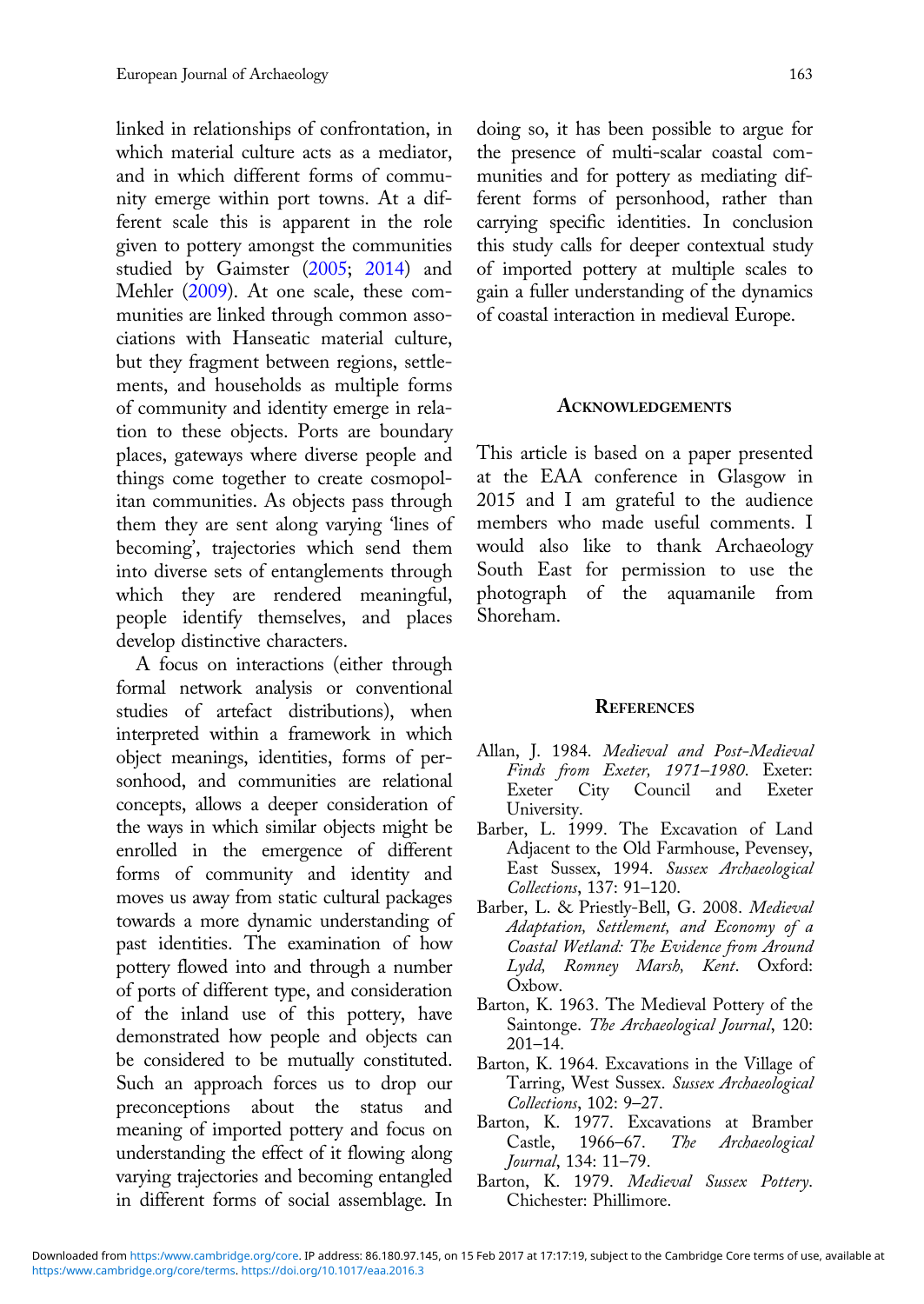- <span id="page-16-0"></span>Barton, K. 1986. Excavations at Cuthman's Field, Church Street, Steyning, 1962. Sussex Archaeological Collections, 124: 97–108.
- Bennett, J. 2010. Vibrant Matter: A Political Ecology of Things. Durham (NC): Duke University Press.
- Brown, D. 1997. The Social Significance of Medieval Imported Pottery. In: P. Blinkhorn & C. Cumberpatch, eds. Not so Much a Pot, More a Way of Life. Oxford: Oxbow, pp. 95–112.
- Brown, D. 2002. Pottery in Medieval Southampton. CBA Research Report 137. York: Council for British Archaeology.
- Brown, D. 2011. Imported Pottery and the South Coast Ports of Medieval England. In: A. Bocquet-Liénard & B. Fajal, eds. À propo[t]s de l'usage, de la production et de la circulation des terres cuites dans l'Europe du Nord-Ouest autour des XIVe-XVIe siècles. Caen: CRAHAM, pp. 185–96.
- Courtney, P. 1997. Ceramics and the History of Consumption: Pitfalls and Prospects. Medieval Ceramics, 21: 95–108.
- Davies, G. 2010. Early Medieval 'Rural Centres' and West Norfolk: A Growing Picture of Diversity, Complexity, and Changing Lifestyles. Medieval Archaeology, 54: 89–122.
- Dawkes, G. & Briscoe, J. 2012. An Archaeological Watching Brief at 31 Mermaid Street, Rye, East Sussex. Unpublished Archaeology South East Report 2012016. Brighton: Archaeology South East.
- DeLanda, M. 2006. A New Philosophy of Society. London: Bloomsbury.
- Deleuze, G. & Guattari, F. 1987. A Thousand Plateaus. London: Bloomsbury.
- Devenish, D. 1979. Excavations in Winding Street, Hastings, 1974. Sussex Archaeological Collections, 117: 125–34.
- Draper, G. 2009. Rye. A History of a Sussex<br>Cinque Port to 1660. Chichester:  $Cingue$  Port to 1660. Phillimore.
- Draper, G. & Meddens, F. 2009. The Sea and the Marsh: The Medieval Cinque Port of New Romney. Pre-Construct Archaeology Monograph 10. London: Pre-Construct Archaeology.
- Drewett, P. 1992. Excavations at Lewes Castle, East Sussex 1985–1988. Sussex Archaeological Collections, 130: 69–106.
- Dulley, A. 1966. The Level and Port of Pevensey in the Middle Ages. Sussex Archaeological Collections, 104: 26–45.
- Dulley, A. 1967. Excavations at Pevensey, Sussex, 1962-6. Medieval Archaeology, 11: 209–32.
- Dyer, C. 1989. The Consumer and the Market in the Later Middle Ages. Economic History Review 2nd Series, 62: 305–27.
- Evans, J. 1986. Excavations in Fletcher's Croft, Steyning, 1967–68. Sussex Archaeological Collections, 124: 79–95.
- Farmer, P. & Farmer, N. 1982. The Dating of the Scarborough Ware Pottery Industry. Medieval Ceramics, 6: 66–87.
- Fowler, C. 2013. The Emergent Past: A Relational Realist Archaeology of Early Bronze Age Mortuary Practices. Oxford: Oxford University Press.
- Freke, D. 1975. Excavations in Lewes, 1974. Sussex Archaeological Collections, 113: 66–84.
- Freke, D. 1978. Excavations in Friar's Walk, Lewes, 1976. Sussex Archaeological Collections, 116: 179–97.
- Freke, D. 1979a. Excavations in Church Street, Seaford, 1976. Sussex Archaeological Collections, 116: 199–224.
- Freke, D. 1979b. Excavations in Tanyard Lane, Steyning, 1977. Sussex Archaeological Collections, 117: 135–50.
- Funnell, J. 2009. A Medieval Moated Site at Stretham, near Henfield, West Sussex. Sussex Archaeological Collections, 147: 77–96.
- Gaimster, D. 1997. German Stoneware 1200– 1900: Archaeology and Cultural History. London: British Museum Press.
- Gaimster, D. 2005. A Parallel History: The Archaeology of Hanseatic Urban Culture in the Baltic c. 1200–1600. World Archaeology, 373: 408–23.
- Gaimster, D. 2014. The Hanseatic Cultural Signature: Exploring Globalization on the Micro-Scale in Late Medieval Northern Europe. European Journal of Archaeology, 17: 60–81.
- Gardiner, M. 1995. Aspects of the History and Archaeology of Medieval Seaford. Sussex Archaeological Collections, 133: 189–212.
- Gardiner, M. 1999. Supply and Trade between England and the Continent during the Eleventh Century. Anglo-Norman Studies, 22: 71–93.
- Gardiner, M., Gregory, D. & Russell, M. 1996. Excavations at Lewes Friary 1985– 86 and 1988–89. Sussex Archaeological Collections, 134: 71–123.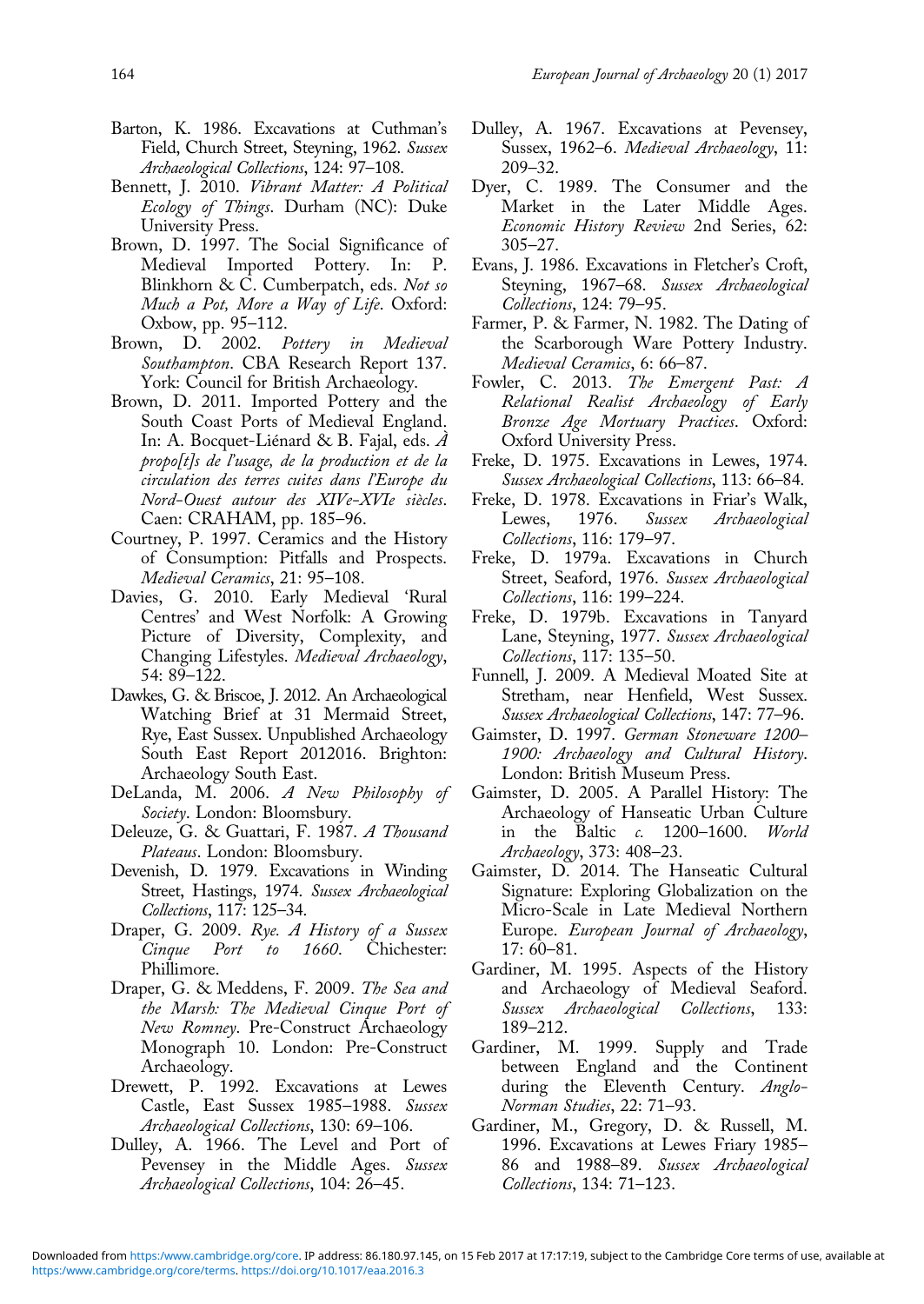- <span id="page-17-0"></span>Gosden, C. & Marshall, Y. 1999. The Cultural Biography of Objects. World Archaeology, 31: 169–78.
- Harris, O. 2014. (Re)assembling Communities. Journal of Archaeological Method and Theory, 21: 76–97.
- Hodges, R. 1978. A Céramique Onctueuse Vessel from Dover: A Breton Souvenir? Medieval Archaeology, 22: 137–39.
- Holden, E. 1965. Slate Roofing in Medieval Sussex. Surrey Archaeological Collections, 103: 67–78.
- Holden, E. 1981. Excavations at Old Erringham, Shoreham, West Sussex. Part II: The 'Chapel' and Ringwork. Sussex Archaeological Collections, 118: 257–97.
- Holden, E. & Hudson, T. 1981. Salt-making in the Adur Valley, Sussex. Sussex Archaeological Collections, 119: 117–48.
- Hurst, J. 1981. Medieval Pottery Imports in Sussex. Sussex Archaeological Collections, 118: 119–24.
- Immonen, V. 2007. Defining a Culture: The Meaning of Hanseatic in Medieval Turku. Antiquity, 81: 720–32.
- James, R. 2008. Excavations at the Jenner and Simpson Mill Site, Mount Street, Battle, East Sussex. Sussex Archaeological Collections, 146: 149–74.
- Jervis, B. 2008. For Richer, For Poorer: A Synthesis and Discussion of Medieval Pottery from Eastern Southampton in the Context of the High and Late Medieval Town. Medieval Ceramics, 30: 73–94.
- Jervis, B. 2014. Pottery and Social Life in Medieval England: Towards a Relational Approach. Oxford: Oxbow.
- Jervis, B. 2016a. Trade, Cultural Exchange, and Coastal Identities in Early Anglo-Saxon Kent: A Ceramic Perspective. In: A. Williamsen & H. Kik, eds. The Golden Middle Ages. Turnhout; Brepols, pp. 57–63.
- Jervis, B. 2016b. A Picture Says a Thousand Words: Decoration, Effect, and Medieval Pottery. In: E. Sibbesson, B. Jervis & S. Coxon, eds. Insight from Innovation: New Light on Archaeological Ceramics. Southampton: Highfield Press, pp. 170–85.
- Knappett, K. 2005. Thinking Through Material Culture. Philadelphia (PA): University of Pennsylvania Press.
- Kopytoff, I. 1986. The Cultural Biography of Things: Commoditization as Process. In:

A. Appadurai, ed. The Social Life of Things. Cambridge: Cambridge University Press, pp. 64–91.

- Latour, B. 2005. Reassembling the Social: An Introduction to Actor-Network Theory. Oxford: Oxford University Press.
- Loveluck, C. & Tys, D. 2006. Coastal Societies, Exchange, and Identity along the Channel and Southern North Sea Shores of Europe, AD 600–1000. Journal of Maritime Archaeology, 1: 140–69.
- Lucas, G. 2012. Understanding the Archaeological Record. Cambridge: Cambridge University Press.
- Lyne, M. 2009. Excavations at Pevensey Castle 1936 to 1964. BAR British Series 503. Oxford: Archaeopress.
- MacPherson-Grant, N. 1990. Excavations at Stonar, Near Sandwich. Canterbury's Archaeology 1989–1990. Canterbury: Canterbury Archaeological Trust, pp. 46– 48. Available at [<http://www.canterbury](http://www.canterburytrust.co.uk/old-site/annreps/pdfs/1990/post_excavation_1989_90.pdf) [trust.co.uk/old-site/annreps/pdfs/1990/post\\_](http://www.canterburytrust.co.uk/old-site/annreps/pdfs/1990/post_excavation_1989_90.pdf) [excavation\\_1989\\_90.pdf](http://www.canterburytrust.co.uk/old-site/annreps/pdfs/1990/post_excavation_1989_90.pdf)> [accessed 15 April 2016].
- Margetts, A. & Williamson, A. 2014. Archaeological Watching Brief and Historic Building Recording Report. The George Hotel, High Street, Rye, East Sussex. Unpublished Archaeology South East Report 2014144. Brighton: Archaeology South East.
- Martin, D. 1989. Three Moated Sites in North-East Sussex. Part 1: Glottenham. Sussex Archaeological Collections, 127: 89–122.
- Martin, D. & Martin, A. 2004. New Winchelsea, Sussex: A Medieval Port Town. University College London Field Archaeology Unit Monograph 2. King's Lynn: Heritage Marketing & Publications.
- Martin, D. & Rudling, D. 2004. Excavations in Winchelsea, Sussex, 1974–2000. University College London Field Archaeology Unit Monograph 3. King's Lynn: Heritage Marketing & Publications.
- Mehler, N. 2009. The Perception and Interpretation of Hanseatic Material Culture in the North Atlantic: Problems and Suggestions. Journal of the North Atlantic, Special Issue 1: 89-108.
- Mellor, M. 2004. Changing Rooms: Fixtures, Fittings, and Movable Goods in European Lifestyles. Medieval Ceramics, 28: 125–38.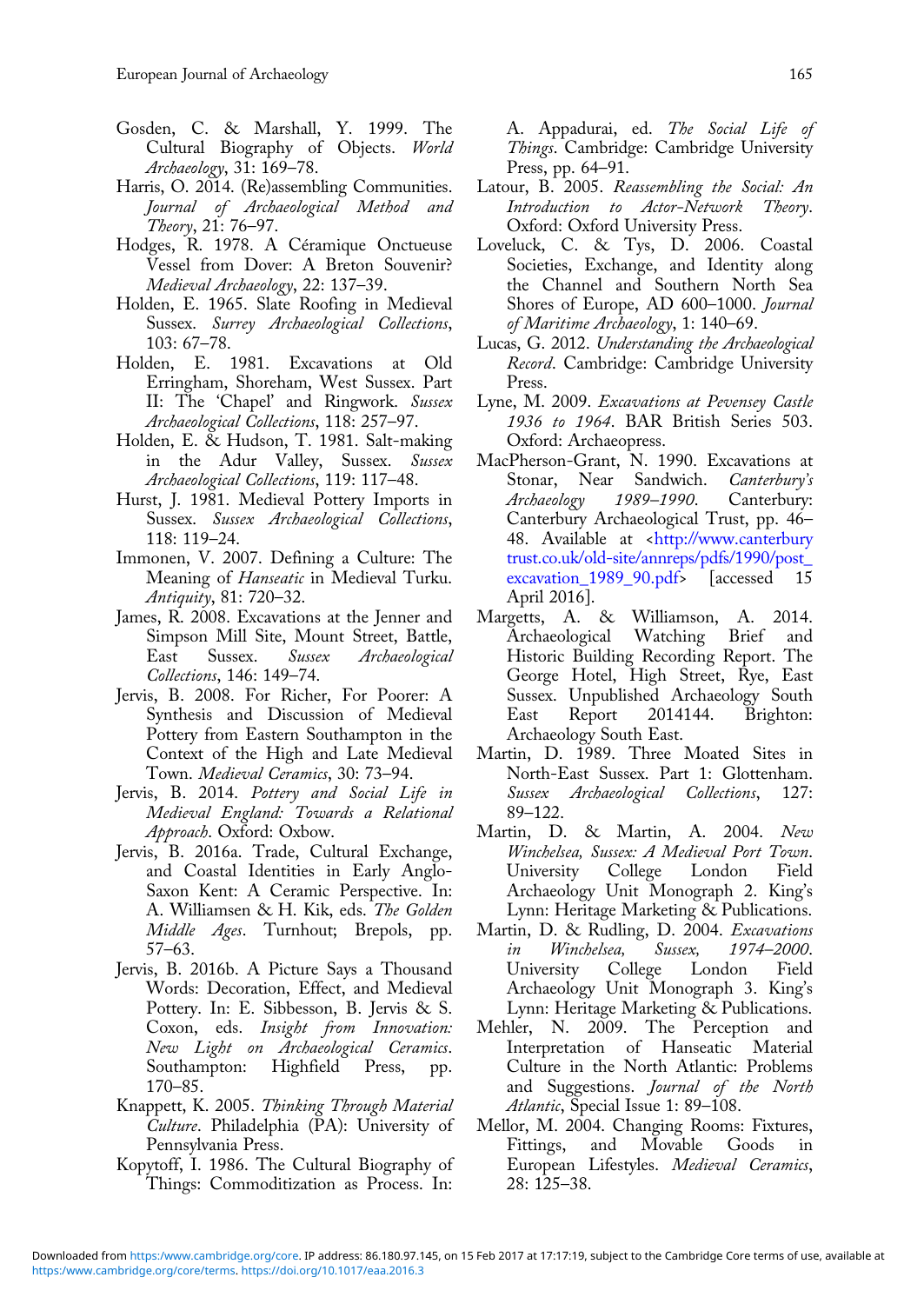- <span id="page-18-0"></span>MPRG (Medieval Pottery Research Group) 2001. Minimum Standards for the Processing, Recording, Analysis, and Publication of Post-Roman Ceramics. MPRG Occasional Paper 2. London: Medieval Pottery Research Group.
- Naum, M. 2010. Re-emerging Frontiers, Postcolonial Theory, and the Historical Archaeology of the Borderlands. Journal of Archaeological Method and Theory, 17: 101–31.
- Naum, M. 2013. Premodern Translocals: German Merchant Diaspora between Kalmar and Northern German Towns (1250–1500). International Journal of Historical Archaeology, 17: 376–400.
- Naum, M. 2014. Multi-Ethnicity and Material Exchanges in Late Medieval Tallinn. European Journal of Archaeology, 17: 656–77.
- Page, T. 1973. Excavation at Edward Street, Lewes, 1971. Sussex Archaeological Collections, 61: 113–14.
- Parfitt, K., Corke, B. & Cotter, J. 2006. Townwall Street, Dover: Excavations 1996. Canterbury: Canterbury Archaeological Trust.
- Pelham, R. 1928. Timber Exports from the Weald during the Fourteenth Century. Sussex Archaeological Collections, 69: 170–82.
- Pelham, R. 1930. Some Further Aspects of Sussex Trade during the Fourteenth Century. Sussex Archaeological Collections, 71: 171–201.
- Pelham, R. 1933. The Exportation of Wool from Sussex in the Late Thirteenth Century. Sussex Archaeological Collections, 74: 131–39.
- Pieters, M. & Verhaege, F. 2008. Medieval Coastal Fishing Communities in Coastal Flanders (Belgium) and their Relation to Western Mediterranean Commodities. Medieval Ceramics, 30: 103–18.
- Poulain, M. 2013, Notes on the Quantification of Post-Medieval Pottery in the Low Countries, Post-Medieval Archaeology, 47: 106–18.
- Rix, M. & Dunning, G. 1955. Excavation of a Medieval Garderobe in Snargate Street, Dover, in 1945. Archaeologia Cantiana, 69: 132–56.
- Rudling, D. 1976. Excavations in Winding Street, Hastings, 1975. Sussex Archaeological Collections, 114: 164–75.
- Rudling, D. & Barber, L. 1993. Excavations at the Phoenix Brewery Site, Hastings, 1988. Sussex Archaeological Collections, 131: 73–113.
- Saul, N. 1986. Scenes from Provincial Life: Knightly Families in Sussex 1280–1400. Oxford: Clarendon Press.
- Sindbæk, S. 2013. Broken Links and Black Boxes: Material Affiliations and Contextual Network Synthesis in the Viking World. In: C. Knappett, ed. Network Analysis in Archaeology: New Approaches to Regional Interaction. Oxford: Oxford University Press, pp. 71–94.
- Stevens, S. 1997. Excavations at the Old Post Office Site, 15–17 High Street, Crawley, West Sussex. Sussex Archaeological Collections, 135: 193–208.
- Stevens, S. 2004. Excavations at 1–3 High Street, Seaford, East Sussex. Sussex Archaeological Collections, 142: 75–92.
- Stevens, S. 2011. Archaeological Investigations at the Ropetackle Site, Shoreham-by-Sea,<br>West Sussex. Sussex Archaeological Sussex. Sussex Archaeological Collections, 149: 59–158.
- Stevens, S. 2012. Archaeological Investigations in the Vicarage Garden, Causeway, Horsham, West Sussex. Sussex Archaeological Collections, 150: 123–38.
- Sylvester, D. 2004. The Development of Winchelsea and its Maritime Economy. In: D. Martin & A. Martin, eds. New Winchelsea, Sussex: A Medieval Port Town. King's Lynn: Heritage Marketing & Publications, pp. 7–20.
- Thomas, G. 2005. Refining the Biography of a Marketplace Tenement: A Recent Excavation and Archaeological Interpretative Survey at 'The Marlpins', Shoreham-by-Sea, West Sussex. Sussex Archaeological Collections, 143: 173–204.
- Van Oyen, A. 2013. Towards a Post-Colonial Artefact Analysis. Archaeological Dialogues, 20: 81–107.
- Van Oyen, A. 2015. The Roman City as Articulated through Terra Sigliatta. Oxford Journal of Archaeology, 34: 279–99.